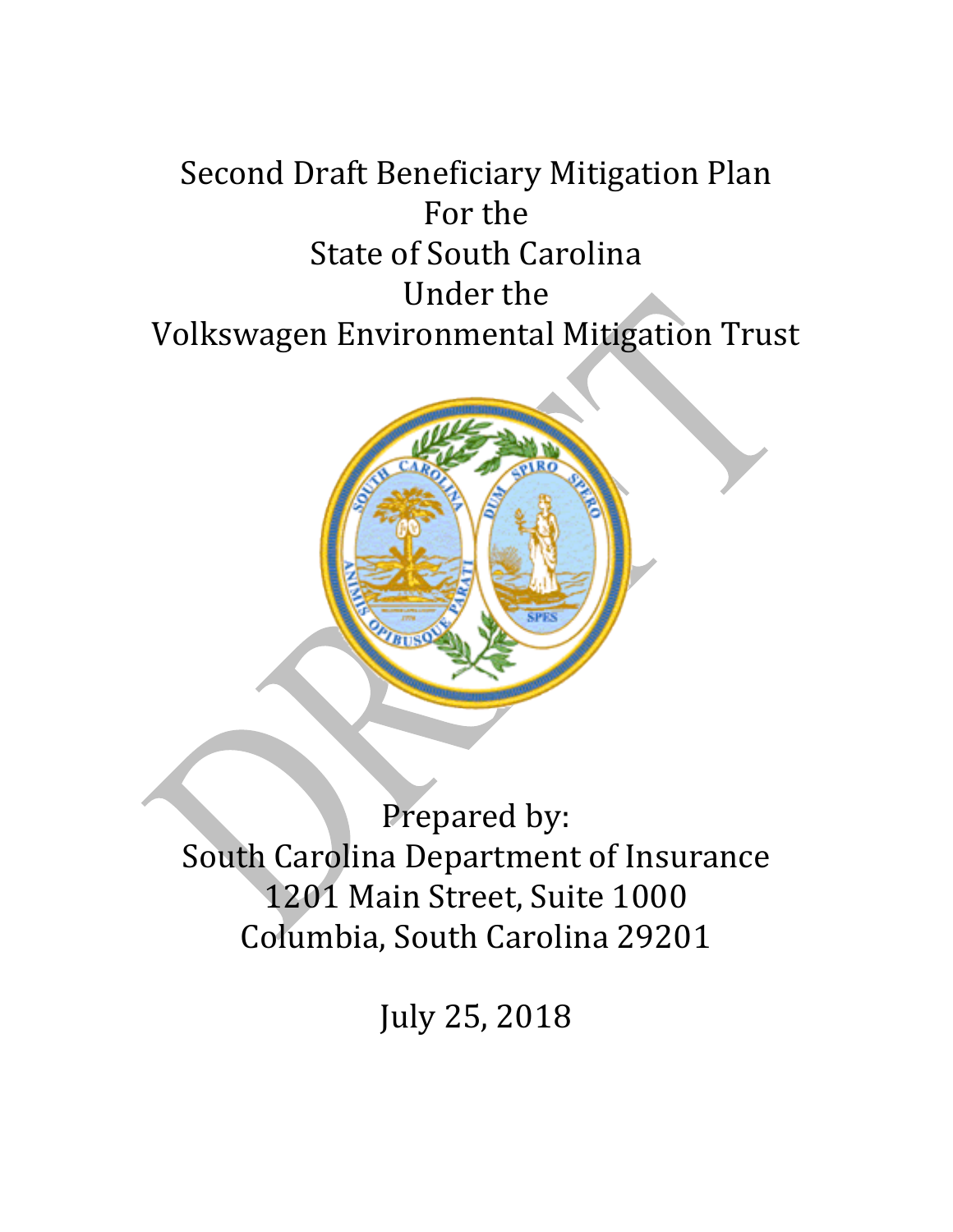## Table of Contents

| $\mathbf{I}$ . |                                                             |    |
|----------------|-------------------------------------------------------------|----|
| $\prod$ .      |                                                             | 4  |
| III.           | Overview of Draft Environmental Mitigation Plan and Goals 6 |    |
|                | IV. Available Funding and Eligible Applicants               |    |
| V.             |                                                             |    |
|                |                                                             | 12 |
| VII.           | Public Comments and Input on the South Carolina 2008 12     |    |
|                | Draft Beneficiary Mitigation Plan                           |    |

## Appendix:

| A. | Eligible Mitigation Actions and Mitigation Action | 15 |
|----|---------------------------------------------------|----|
|    | Expenditures from Appendix D-2 of the Finalized   |    |
|    | Trust Agreement                                   |    |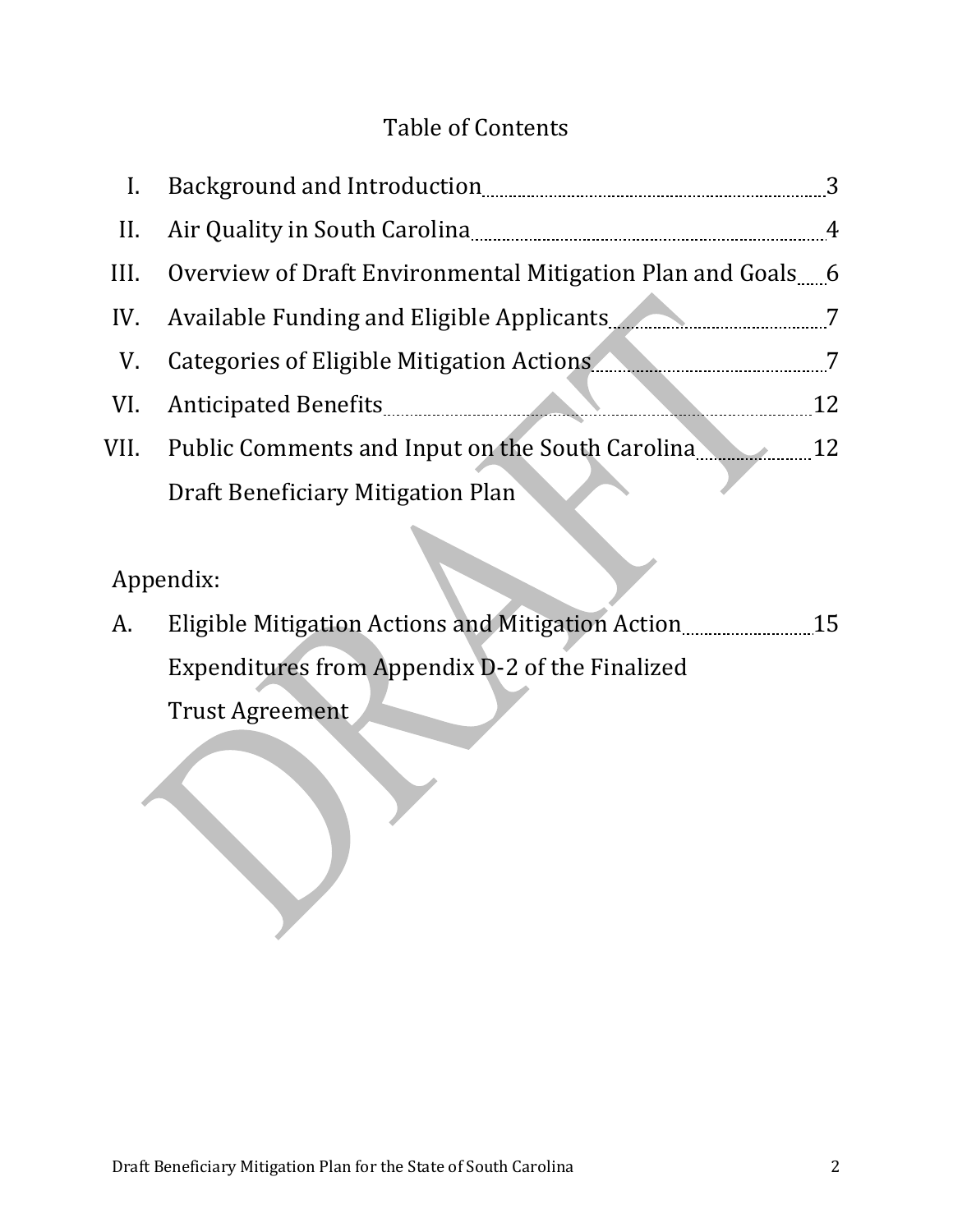#### I. BACKGROUND AND INTRODUCTION

In September 2015, following investigations by the United States Environmental Protection Agency (EPA) and the California Air Resources Board (CARB), Volkswagen (VW) officials admitted to installing "defeat devices" on certain diesel vehicles sold in the United States. These devices were intended to cheat diesel emissions tests under the United States Clean Air Act and the California Health and Safety Code by causing the emissions controls system to perform differently during normal vehicle operations versus during emissions testing. This intentional cheating resulted in the emissions of nitrogen oxides (NOx) that were significantly in excess of compliant levels. After an investigation and civil and criminal litigation, it was determined that these defeat devices had been installed in nearly 600,000 2.0 liter and 3.0 liter VW, Audi, and Porsche branded diesel vehicles sold in the United States.

The United States and California subsequently entered into a series of partial court settlements to remedy the environmental and economic harm caused by the use of these defeat devices. On October 25, 2016, the United States District Court for the Northern District of California approved the first partial consent decree relating to the approximately 500,000 2.0 liter diesel engine vehicles containing these defeat devices. On May 17, 2017, the Court approved the second partial consent decree relating to the approximately 90,000 3.0 liter diesel engine vehicles containing these defeat devices.

As a condition of the first partial consent decree, Volkswagen is required to mitigate excess emissions through the establishment of an Environmental Mitigation Trust (EMT or Trust). The first partial consent decree required Volkswagen to make a total of \$2.7 billion in payments (\$900 million per year over three years) to the Trust; the second partial consent decree required an additional \$225 million contribution to the Trust to remediate excess NOx emitted by the 3.0-liter vehicles, bringing the total allocation to the Environmental Mitigation Trust to \$2.925 billion.

The \$2.925 billion is allocated for the benefit of the 50 states, the District of Columbia, and Puerto Rico, collectively the beneficiaries under the Trust. Each beneficiary's allocation is based upon the number of subject vehicles registered in each jurisdiction with a minimum funding allocation of \$7.5 million per beneficiary. Based upon this calculation, South Carolina's combined allocation under the EMT is \$33,895,491.39, which represents 1.16% of the total.

On June 14, 2017, Governor Henry McMaster announced the South Carolina Department of Insurance (SCDOI) as the lead agency in administering South Carolina's allocation under the EMT. On October 2, 2017, the District Court approved the Finalized Trust Agreement between the National Trustee (Wilmington Trust, N.A.), the United States, California, and Volkswagen. This Trust Agreement required each beneficiary to submit a Certification for Beneficiary Status Under Environmental Mitigation Trust Agreement (Appendix D-3 of the Finalized Trust Agreement). On November 21, 2017, the SCDOI filed the executed Certification on behalf of the state. On January 29, 2018, the National Trustee officially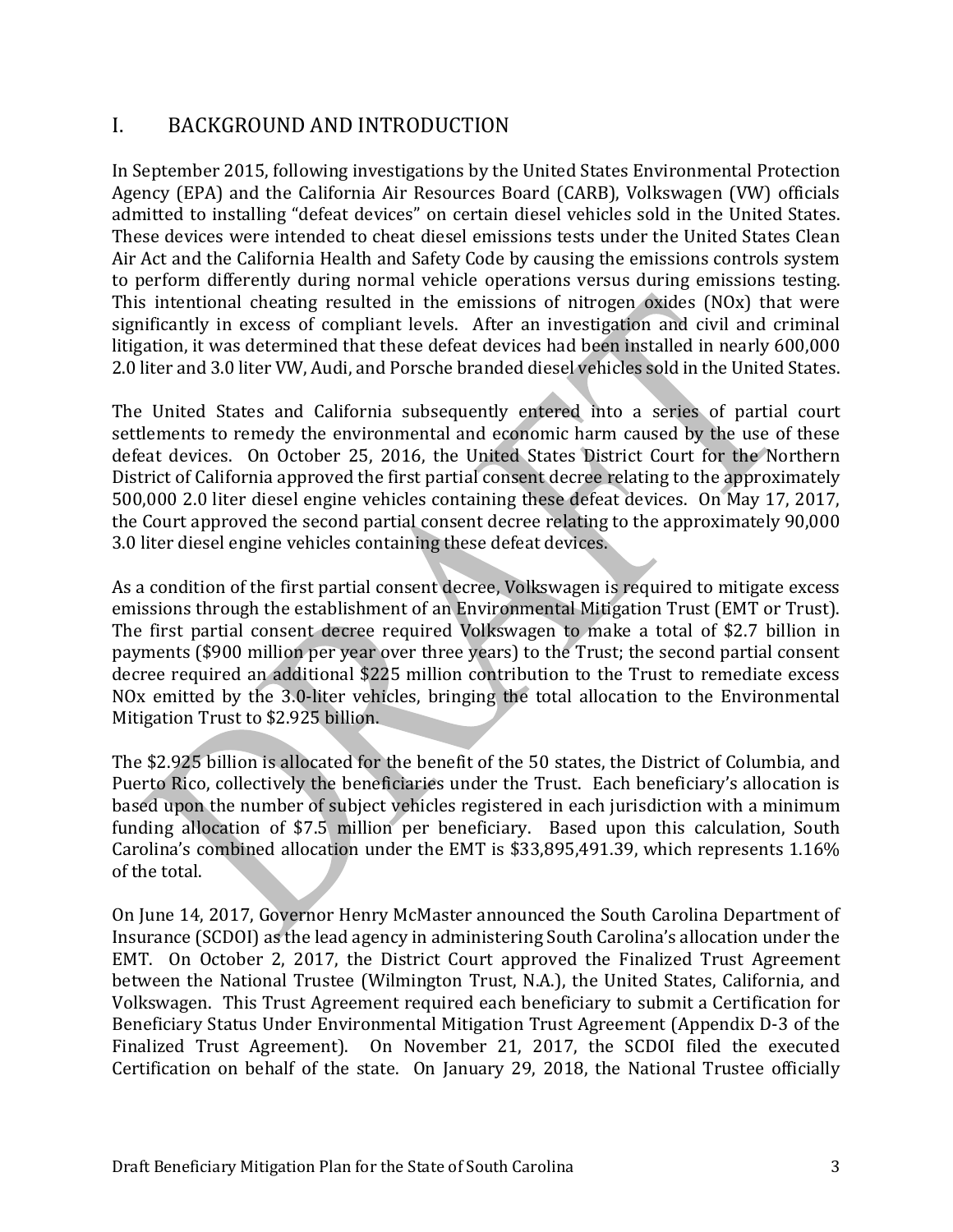designated South Carolina as a beneficiary; the South Carolina Department of Insurance will serve as the lead agency for the State of South Carolina.

## II. AIR QUALITY IN SOUTH CAROLINA

Emissions of NOx contribute to the formation of ground-level ozone, which can trigger a variety of health problems including chest pain, coughing, throat irritation, and congestion. At elevated levels, ozone can be especially harmful to individuals with asthma, emphysema, or bronchitis. Due to the public health concerns, the EPA sets a mandatory standard for ground-level ozone through the Clean Air Act National Ambient Air Quality Standards (NAAQS). Fortunately, all counties in the state of South Carolina are in attainment of the NAAQS, including the 2015 standard for ozone (i.e., 70 parts per billion). Figure 1 shows 2014 NOx emissions in the State of South Carolina by county. This indicates that South Carolina residents are already enjoying the benefits of air quality that meets or exceeds the NAAQS. The NAAQS are set to protect public health and the environment. Counties in every state must plan to meet this standard to be considered in "attainment" of the standard. Counties in states that do not meet the ozone standard are classified as in "non-attainment."

Even though counties in South Carolina do not currently represent any major air quality issues, the Trust represents an opportunity for the South Carolina Department of Insurance to fund projects that result in significant reductions in NOx emissions. Therefore, we intend to review the benefits of proposed projects across the State, rather than prioritizing any specific area(s) within the State.

As can be seen in Figure 2, mobile emissions of NOx represent over 65% of all NOx emissions in South Carolina. The Trust presents the State of South Carolina with a unique opportunity to improve air quality by reducing emissions from mobile sources. Mobile emissions are the largest contributor of NOx in the state, accounting for over 125 thousand tons a year. With the implementation of the Trust, the state of South Carolina can support projects that replace or repower diesel-powered vehicles with engines that are less polluting and more efficient. Ultimately, this improves the health and well-being of all residents of South Carolina.

[*This space intentionally left blank.*]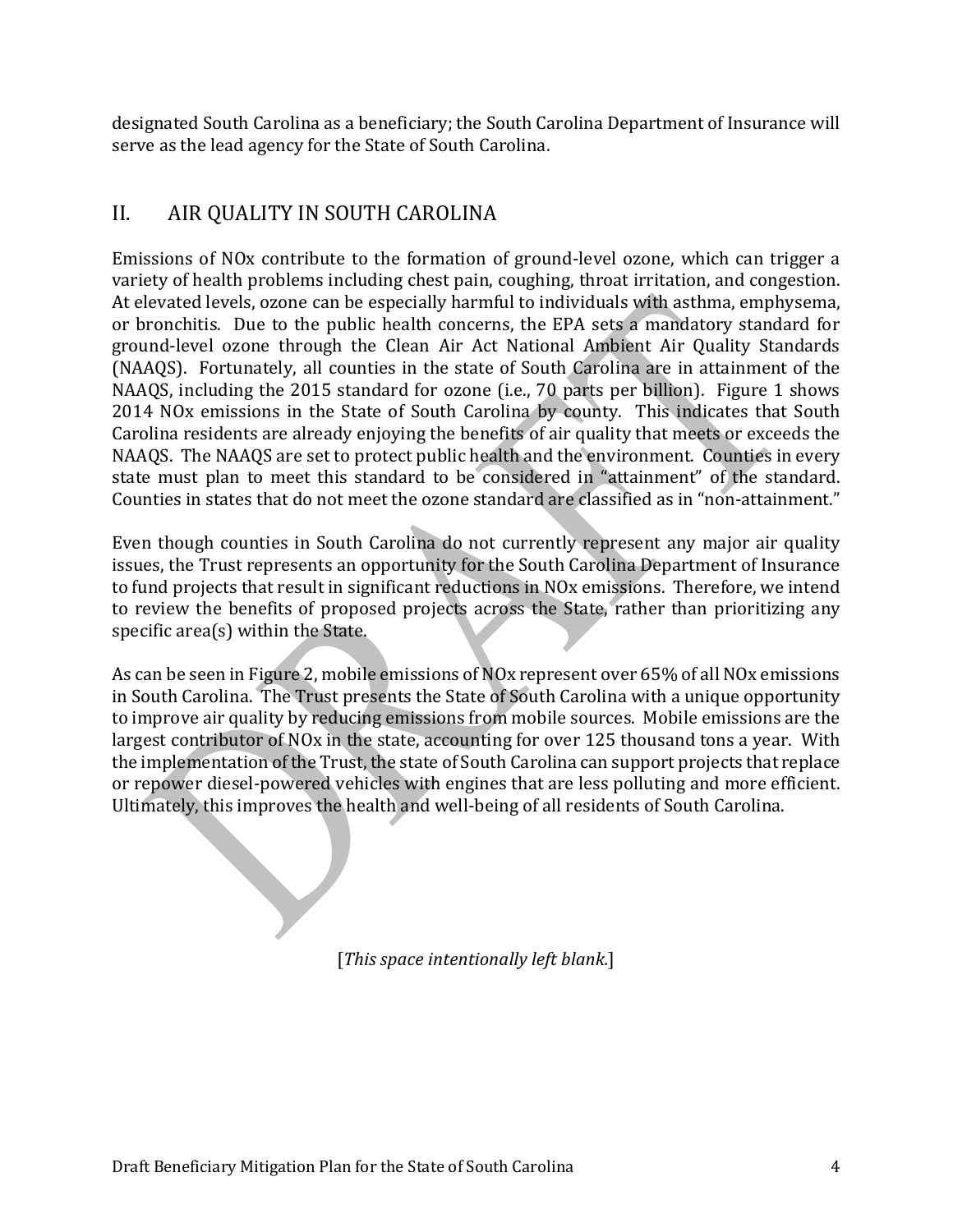

**Figure 1: 2014 Nitrogen Oxides Emissions — South Carolina, by County**

*Source: Air Emissions Sources – [South Carolina State Summary, EPA](https://www3.epa.gov/cgi-bin/broker?_service=data&_debug=0&_program=dataprog.state_1.sas&pol=NOX&stfips=45) (accessed 1/24/18)*



**Figure 2: South Carolina Nitrogen Oxides Emissions by Sources Sector**

*Source: Air Emissions Sources – [South Carolina State Summary, EPA](https://www3.epa.gov/cgi-bin/broker?_service=data&_debug=0&_program=dataprog.state_1.sas&pol=NOX&stfips=45) (accessed 1/24/18)*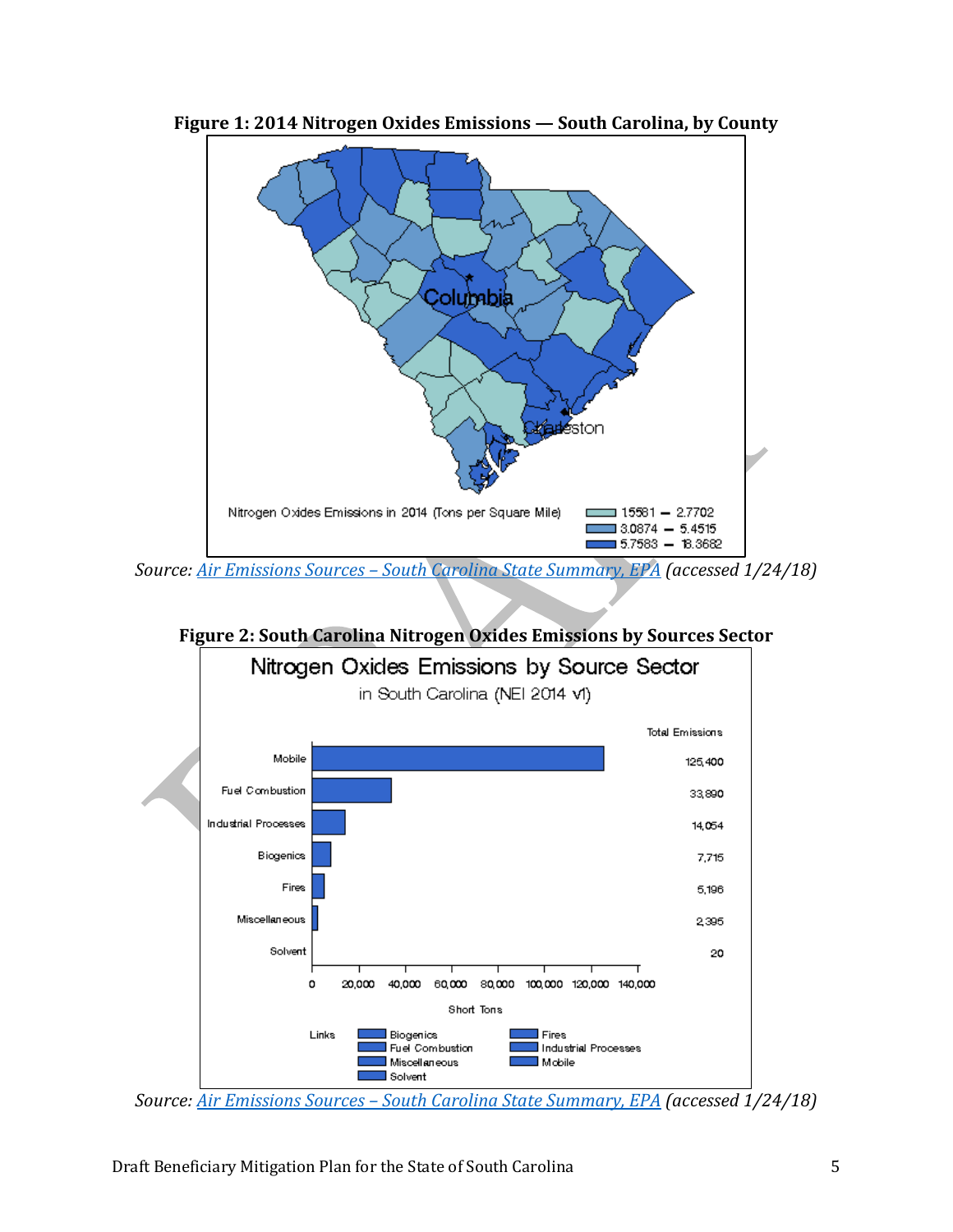### III. OVERVIEW OF DRAFT ENVIRONMENTAL MITIGATION PLAN AND GOALS

The Trust requires each beneficiary to develop a Beneficiary Mitigation Plan (BMP) that summarizes how the beneficiary plans to use the mitigation funds allocated under the Trust, addressing:

- 1. the beneficiary's overall goal for the use of the funds;
- 2. the categories of eligible mitigation actions the beneficiary anticipates will be appropriate to achieve the stated goals and the preliminary assessment of the percentages of funds anticipated to be used for each type of eligible mitigation action;
- 3. a description of how the beneficiary will consider the potential beneficial impact of the selected eligible mitigation actions on air quality in areas that bear a disproportionate share of the air pollution burden within its jurisdiction; and
- 4. a general description of the expected ranges of emission benefits the beneficiary estimates would be realized by implementation of the eligible mitigation actions identified in the Beneficiary Mitigation Plan.

The BMP need only provide the level of detail that is reasonably ascertainable at the time of submission and is intended to provide the public with insight into South Carolina's high-level vision for use of the mitigation funds as well as information about the specific uses for which funding is expected to be requested.

South Carolina's overall goal is to reduce future NOx emissions while focusing on the state's needs. Accordingly, the following general factors will be part of the project review process:

- NO<sub>x</sub> emissions reductions;
- The State's needs:
- Cost effectiveness;
- Benefits to areas that experience disproportionate levels of air pollutants;
- Public health benefits, including those for more vulnerable populations;
- Environmental justice issues;
- Current and long-term environmental and economic benefits;
- Leveraged funding opportunities;
- Other potential funding sources; and
- Demonstrated experience and/or ability to implement project.

South Carolina has the discretion to adjust its priorities, goals and objectives and specific funding strategy as necessary to achieve this plan's goals. Any updates that are necessitated by such an adjustment will be made publicly available on the VW website [\(vwsettlement.sc.gov\)](http://vwsettlement.sc.gov/) and will be submitted to the National Trustee.

This draft Beneficiary Mitigation Plan is not a solicitation for projects. Accordingly, details on the forthcoming competitive, transparent application process and the project selection process are not included and will be set forth in a separate document(s) following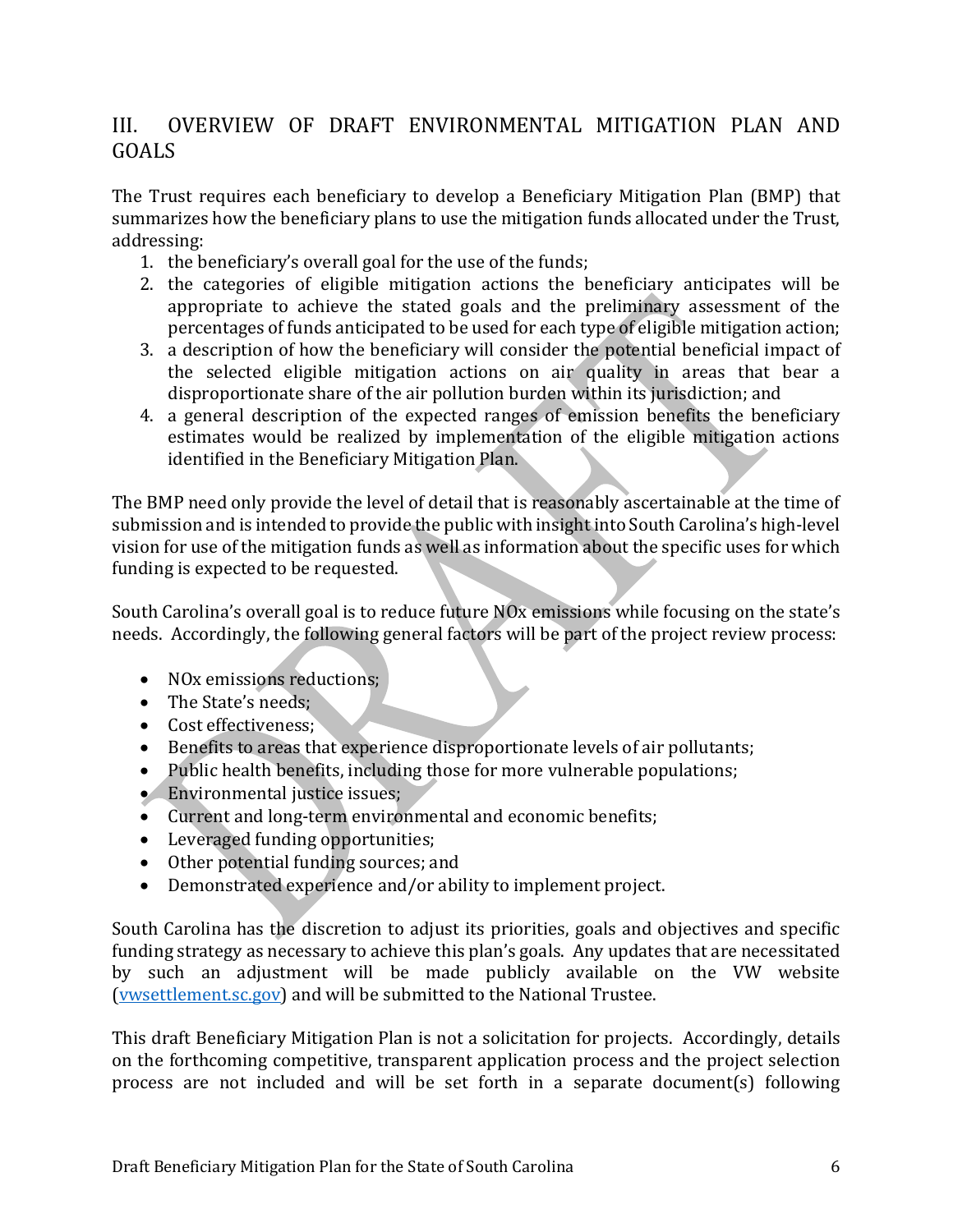finalization of this plan. For details on the process for submission of public comments on this draft, please refer to Section VII.

## IV. AVAILABLE FUNDING AND ELIGIBLE APPLICANTS

South Carolina's combined allocation under the Environmental Mitigation Trust is \$33,895,291.39 (1.16% of the \$2.925 billion allocated).

Both government and non-government entities are eligible to apply for funding for purposes of implementing Eligible Mitigation Actions as set forth in Appendix D-2. A Federal Agency will be considered a non-government entity for purposes of funding limitations as set forth in Appendix D-2.

Under the terms of the Finalized Trust Agreement, South Carolina can request up to onethird of its total allocation during the first year and up to two-thirds of its total allocation during the first two years after VW's initial deposit into the Trust.

South Carolina must expend or obligate at least eighty percent (80%) of its allocation by the tenth anniversary of the Trust Effective Date. At that same time, Wilmington Trust, N.A., as National Trustee, must publish an accounting of all assets that have not yet been expended or obligated to approved Eligible Mitigation Actions or administrative costs. Any remaining balance will be re-allocated to beneficiaries that have demonstrated that they have expended at least 80% of their initial allocation in accordance with Subparagraph 5.4.

## V. CATEGORIES OF ELIGIBLE MITIGATION ACTIONS

Beneficiaries under the Environmental Mitigation Trust are only allowed to utilize these funds on activities outlined in the Finalized Trust Agreement, the majority of which involve vehicle-for-vehicle or engine-for-engine replacements of older diesel engines or equipment. The replacement vehicles or engines need not utilize diesel for fuel; alternative fuel sources are also recognized, including electricity, propane, and natural gas. Eligible replacements are for the following categories of vehicles and equipment:

- Class 8 local freight trucks and port drayage trucks;
- Class 4-8 school, shuttle, and transit buses;
- Freight switcher locomotives;
- Ferry and tug boats;
- Shore power for ocean going vessels;
- Class 4-7 local freight trucks;
- Airport ground support equipment; and
- Forklifts and port cargo handling equipment.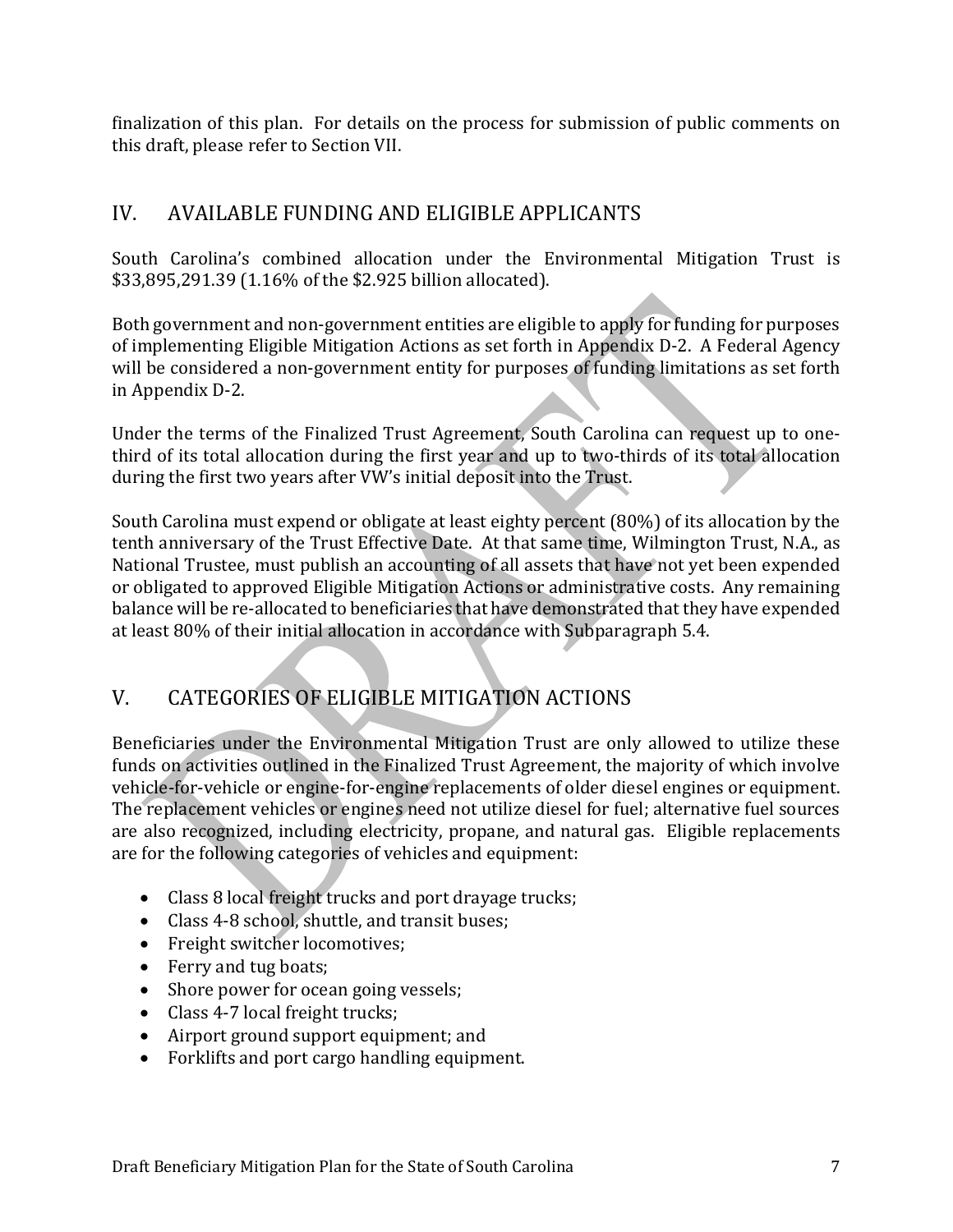In addition, each beneficiary may utilize up to fifteen percent (15%) of its total allocation on the costs necessary for, and directly connected to, the acquisition, installation, operation and maintenance of new light duty zero emission vehicle (ZEV) supply equipment for allowable projects. Finally, projects eligible for funding under the Diesel Emission Reduction Act (DERA) that are not otherwise specifically enumerated in Appendix D-2 are eligible.

*a. South Carolina's NOx Emissions*

According to the United States Environmental Protection Agency (EPA), the vast majority of South Carolina's mobile NOx emissions come from two sources: on-road non-diesel light duty vehicles (34%) and on-road diesel heavy duty vehicles (33%).



**Figure 3: 2014 South Carolina Mobile Nitrogen Oxides Emissions by Source**

*Source[: 2014 National Emissions Inventory \(NEI\) Data,](https://www.epa.gov/air-emissions-inventories/2014-national-emissions-inventory-nei-data) EPA (accessed 10/20/17)*

Further, as Figure 4 demonstrates, over half (55%) of the diesel only NOx emissions come from on-road diesel heavy duty vehicles.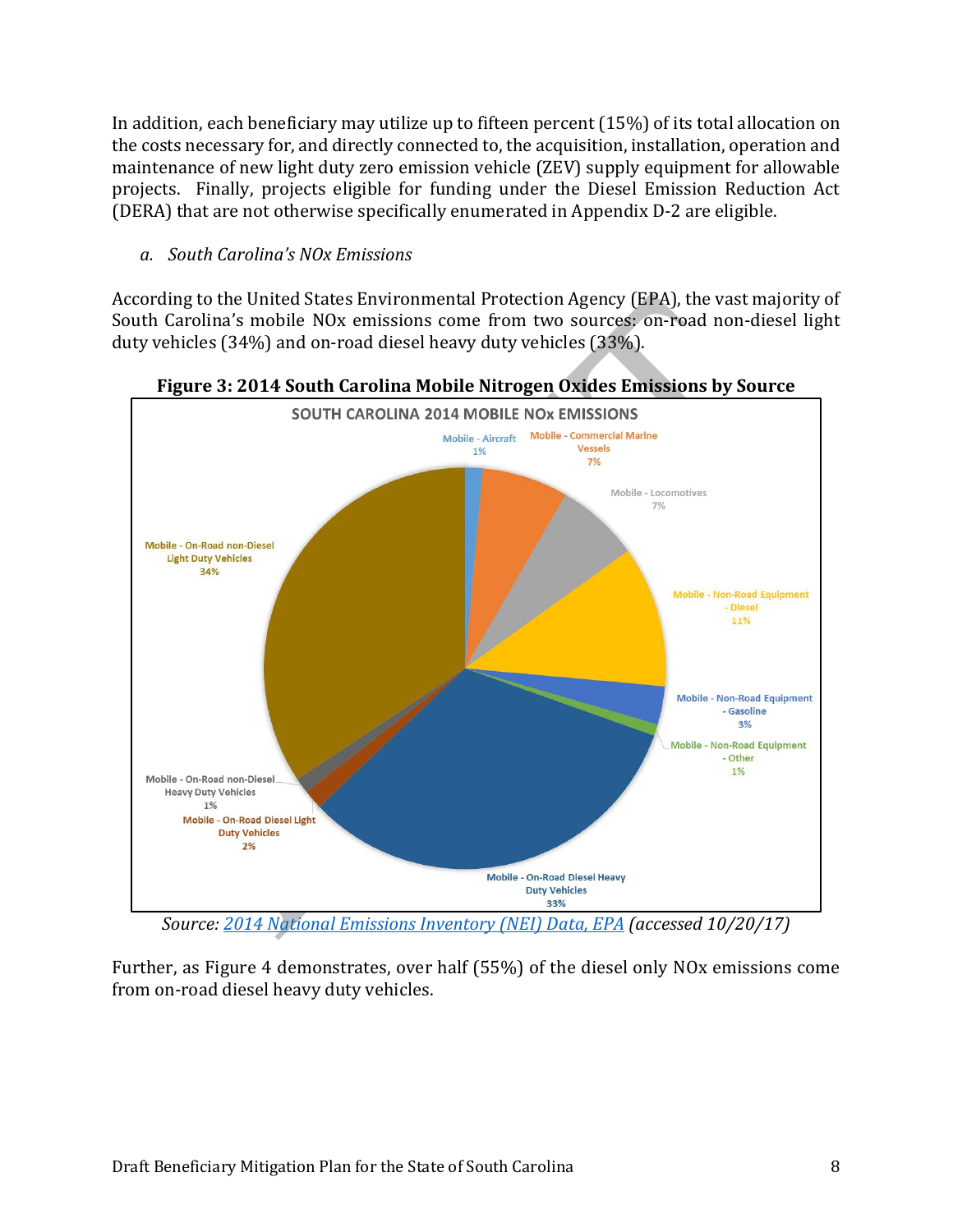

#### **Figure 4: 2014 South Carolina Mobile Nitrogen Oxides Emissions by Source, Diesel Only**

*b. South Carolina's Funding Priorities*

Given the primary sources of mobile NOx emissions in the state and the considerations previously outlined, South Carolina's initial funding priorities will be focused on the following three categories of Eligible Mitigation Actions (listed in the order included in Appendix D-2). South Carolina's initial assessment of the percentages of funds anticipated to be used for each type of Eligible Mitigation Action is also noted.

#### Class 4-8 School, Shuttle and Transit Buses (Eligible Buses) (80-100%)

Eligible Buses include 2009 engine model year or older class 4-8 school buses, shuttle buses, or transit buses. For beneficiaries that have state regulations that already require upgrades to 1992-2009 engine model year buses at the time of the proposed Eligible Mitigation Action,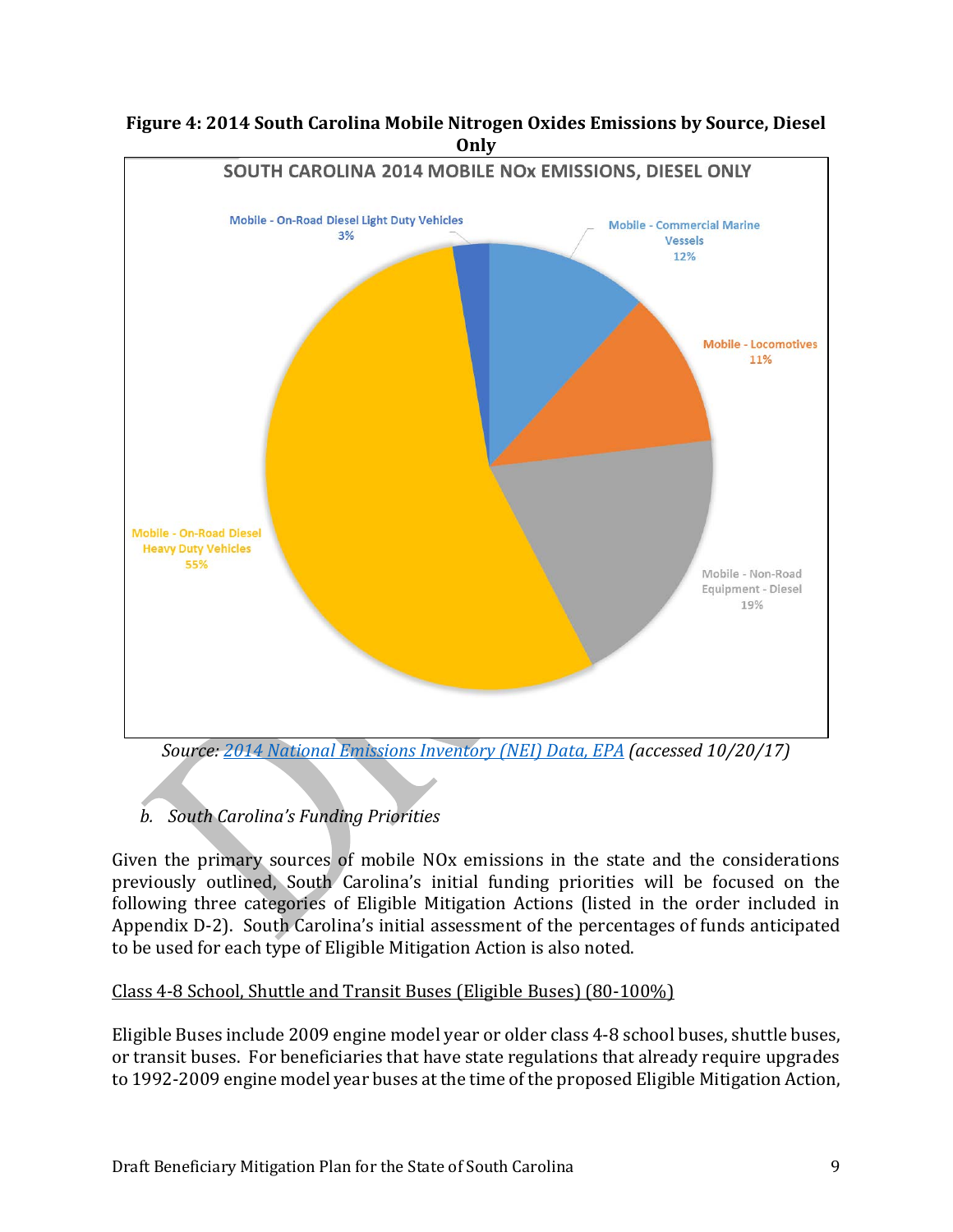Eligible Buses shall also include 2010-2012 engine model year class 4-8 school buses, shuttle buses, or transit buses.

Eligible Buses must be scrapped; Eligible Buses may be Repowered with any new diesel or Alternate Fueled or All-Electric engine, or may be replaced with any new diesel or Alternate Fueled or All-Electric vehicle, with the engine model year in which the Eligible Bus Mitigation Action occurs or one engine model year prior.

Pursuant to the Finalized Trust Agreement, South Carolina may only utilize EMT funds to cover the costs of selected, eligible projects up to the percentages allocated below:

| <b>Maximum Allocations for</b><br>Eligible Bus Projects                                                                       | Non-Government Owned<br>Eligible Buses | Government Owned Eligible<br><b>Buses and Privately-Owned</b><br><b>School Buses Under</b><br>Contract w/ a Public School<br>District |
|-------------------------------------------------------------------------------------------------------------------------------|----------------------------------------|---------------------------------------------------------------------------------------------------------------------------------------|
| Repower w/ a new diesel or<br>Alternate Fueled engine,<br>including the costs of<br>installation                              | 40%                                    | 100%                                                                                                                                  |
| Repower w/ a new All-<br>Electric engine, including<br>the costs of installation and<br>associated charging<br>infrastructure | 75%                                    | 100%                                                                                                                                  |
| Replace w/ a new diesel or<br>Alternate Fueled (e.g., CNG,<br>propane, Hybrid) vehicle                                        | 25%                                    | 100%                                                                                                                                  |
| Replace w/ a new All-<br>Electric vehicle, including<br>associated charging<br>infrastructure                                 | 75%                                    | 100%                                                                                                                                  |

#### Light Duty Zero Emission Vehicle (ZEV) Supply Equipment (0-10%)

As previously discussed, South Carolina may utilize up to 15% of its \$33,895,291.39 allocation toward ZEV supply equipment. South Carolina plans to utilize between zero and ten percent of its allocation toward ZEV supply equipment. This equates to a maximum allocation of \$3,389,549.14.

South Carolina intends to consider utilization of these funds for purposes of the acquisition, installation, operation and maintenance of new light duty ZEV supply equipment and, in accordance with the terms of the Finalized Trust Agreement, will not utilize EMT funds for the purchase or renting of real-estate, other capital costs, or general maintenance other than that of the ZEV supply equipment.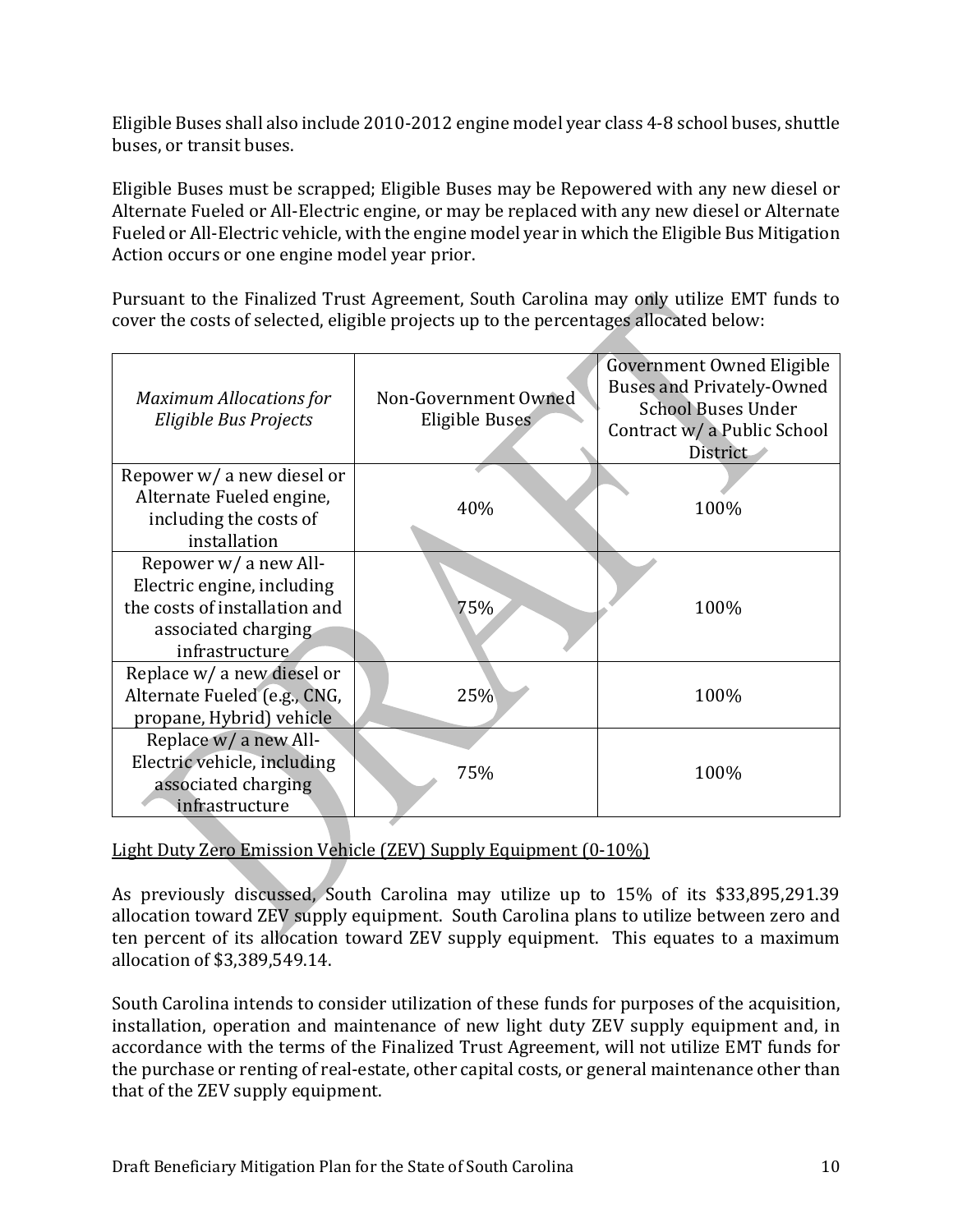The following projects are eligible for funding:

- Light duty EV supply equipment including Level 1, Level 2 and Fast Charge equipment located in a public place, workplace, or multi-unit dwelling and is not located at any other private residential dwelling; and
- Light duty hydrogen dispensing equipment capable of dispensing hydrogen at a pressure of 70 megapascals (MPa) located in a public place.

Pursuant to the Finalized Trust Agreement, South Carolina may only utilize EMT funds to cover the costs of selected, eligible projects up to the percentages allocated below:

| <b>Maximum Allocations for Eligible ZEV Supply Equipment Projects</b> |      |  |  |  |
|-----------------------------------------------------------------------|------|--|--|--|
| <b>Light Duty EV Supply Equipment</b>                                 |      |  |  |  |
| Available to the public at a Government Owned                         | 100% |  |  |  |
| property                                                              |      |  |  |  |
| Available to the public at a Non-Government                           | 80%  |  |  |  |
| Owned property                                                        |      |  |  |  |
| Available at a workplace but not to the general                       | 60%  |  |  |  |
| public                                                                |      |  |  |  |
| Available at a multi-unit dwelling but not to the                     | 60%  |  |  |  |
| general public                                                        |      |  |  |  |
| Hydrogen Fuel Cell Vehicle Supply Equipment                           |      |  |  |  |
| Capable of dispensing at least 250 kg/day and                         |      |  |  |  |
| available to the public                                               | 33%  |  |  |  |
| Capable of dispensing at least 100 kg/day and                         | 25%  |  |  |  |
| available to the public                                               |      |  |  |  |

#### Other Eligible Mitigation Actions (0-10%; Percentage Based Upon Availability of Funds)

As outlined in this draft Beneficiary Mitigation Plan, South Carolina will prioritize funding requests for the categories listed above, subject to the goals and considerations outlined in Section III. However, additional Eligible Mitigation Actions may be considered. Subject to the availability of funds, South Carolina may release a solicitation for projects that includes the opportunity to fund additional Eligible Mitigation Actions.

#### Eligible Mitigation Action Administrative Expenses (up to 1.0%)

The Finalized Trust Agreement permits beneficiaries to utilize Trust Funds for actual administrative expenditures associated with implementing Eligible Mitigation Actions, subject to a maximum allocation of 15%. South Carolina proposes to maximize the amount of Trust Funds that are expended on Eligible Mitigation Actions and to minimize its administrative expenses. Therefore, South Carolina intends to use no more than 1.0% of its allocation, or a maximum of \$338,954.91, for administrative expenditures associated with implementing the selected Eligible Mitigation Actions.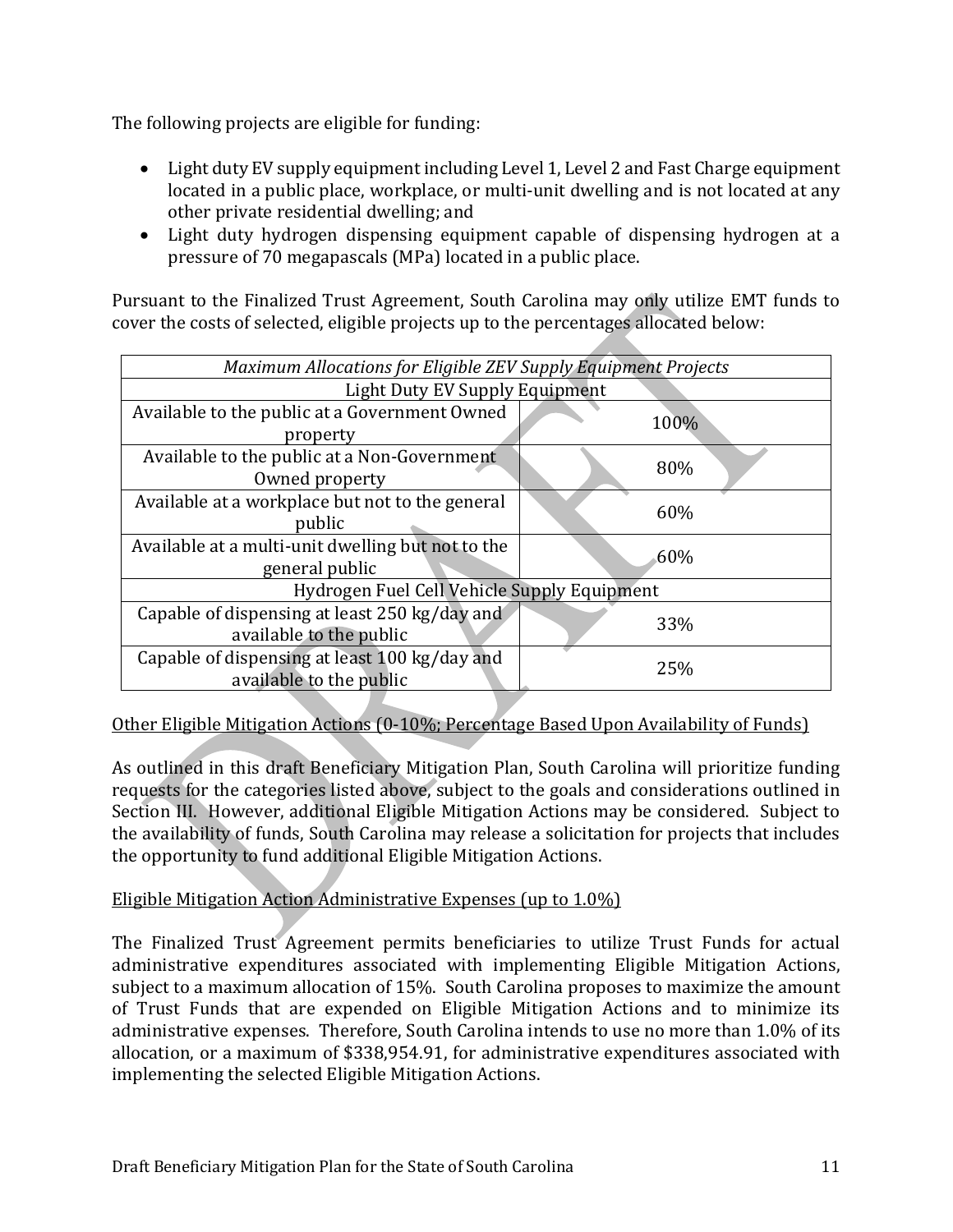South Carolina's administrative costs will be allocated to each approved Eligible Mitigation Action project and will be distributed out of the funding allocated to that approved project.

To maximize the realized benefits of the selected projects to the state and its people, South Carolina does not intend to permit funding recipients to be reimbursed or otherwise compensated for their administrative expenditures associated with selected Eligible Mitigation Actions.

### VI. ANTICIPATED BENEFITS

Anticipated benefits include, but are not limited to:

- Tons of NOx, GHGs, and other pollutants reduced over the lifetime of the replacement engines and/or vehicles;
- Net reduction in gallons of diesel fuel used;
- Improved ambient air quality and health in South Carolina's communities;
- Reduced exposure of the public to diesel particulate matter.

The realized benefits will vary depending upon the projects selected for funding and those selected for funding will be required to document anticipated benefits for the State, the National Trustee, and the public.

### VII. PUBLIC COMMENTS AND INPUT ON THE SOUTH CAROLINA DRAFT BENEFICIARY MITIGATION PLAN

#### *a. Public Availability of Trust Documents*

South Carolina is committed to an implementation process that is open and transparent. Public access to documentation related to funding requests and expenditures is provided by the South Carolina Freedom of Information Act, §30-4-10 et seq. and is broader than what is required of the State under the Environmental Mitigation Trust Agreement ("Trust Agreement"). However, specific to the Trust Agreement requirements, the public will be provided access to all documentation and records submitted by the State in support of each funding request and all documentation and records supporting expenditures of Trust Funds until the Termination Date. Expenditures will also be accounted for and audits conducted in accordance with the Trust documents and applicable South Carolina law. Resulting reports and other documentation will be made available to the Trustee, other parties, and the public as required by the Trust Agreement and state law. Public access to documents and information will be subject to §30-4-40 and other applicable laws governing the publication of personally identifiable, proprietary, or other confidential business information.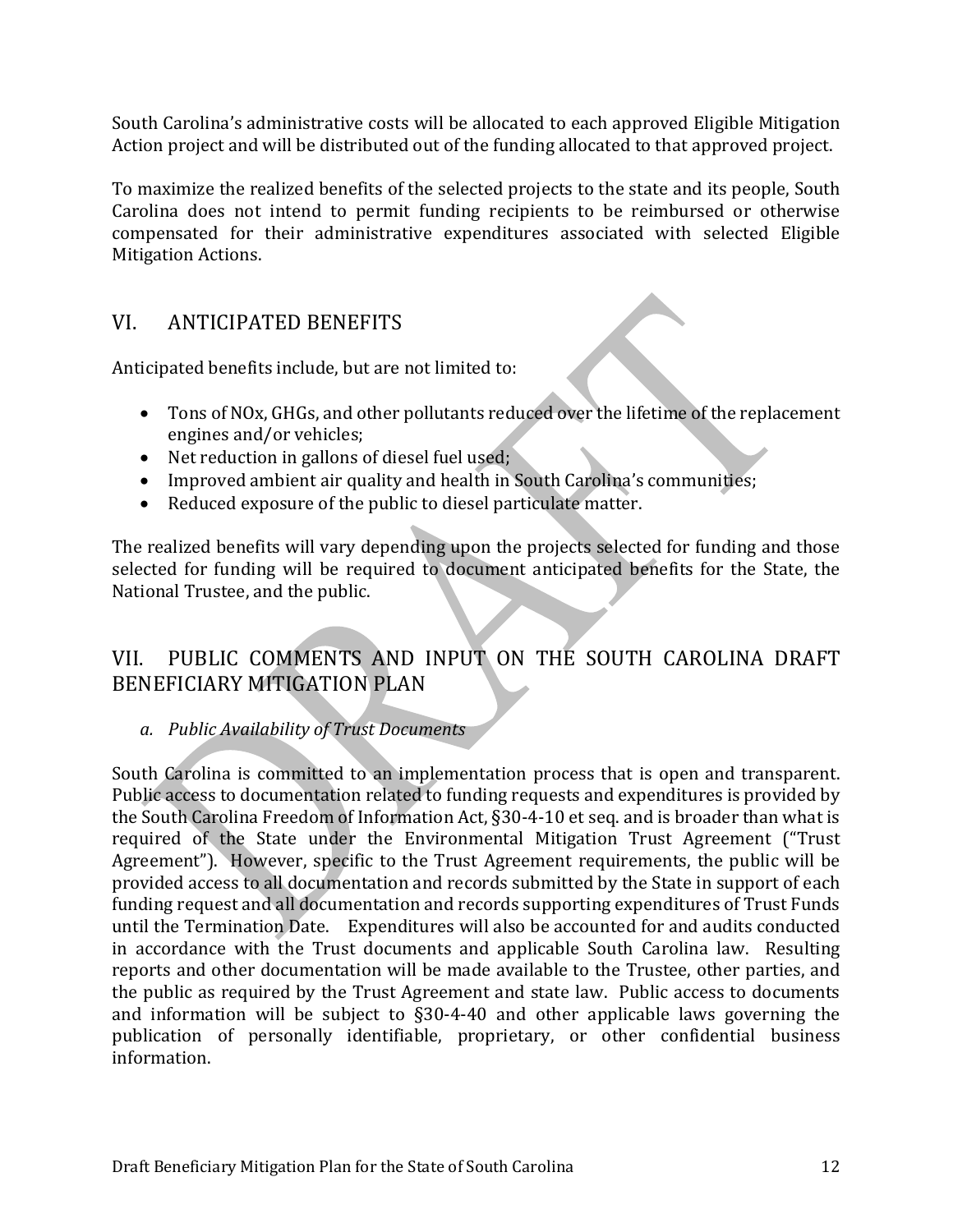To facilitate public access to reports, proposals, and projects selected for funding (including documentation and records submitted by South Carolina in support of a funding request and documentation and records supporting expenditures), such documentation and information will be posted on the VW website at *ywsettlement.sc.gov.* Additionally, a person may submit an email request for publicly available information to **vwsettlement@doi.sc.gov** or via United States mail addressed to:

Volkswagen Mitigation Trust c/o South Carolina Department of Insurance Lead Agency Post Office Box 100105 Columbia, S.C. 29202-3105

Responses to requests for information shall be provided in accordance with the requirements of the South Carolina Freedom of Information Act.

#### *b. Public Input on the Beneficiary Mitigation Plan*

The Trust Agreement further requires the State to provide the procedures by which public input on the Beneficiary Mitigation Plan will be solicited and considered. The State recognizes the need (and the value that it will provide) to hear from and involve the various stakeholders and citizens of the State in developing and implementing the plan, and ultimately the projects that will most benefit the people of this state. To this end, this draft Beneficiary Mitigation Plan will be posted on the VW website at **wwsettlement.sc.gov.** Copies of the draft BMP will also be provided upon request.

#### First Draft of the Beneficiary Mitigation Plan

The SCDOI previously published a[n initial draft Beneficiary Mitigation Plan](http://vwsettlement.sc.gov/DocumentCenter/View/10747/Draft-Beneficiary-Mitigation-Plan-2018-04-10?bidId=) on April 10, 2018. Upon publication, the SCDOI opened a 45-day public comment period, which concluded at 5:00 p.m. Eastern Daylight Time on May 25, 2018. During that time, the SCDOI also hosted a public meeting on May 1, 2018 to solicit comments and input from the public.

Additional details regarding the public meeting and the public comment period were provided in a [public notice](http://vwsettlement.sc.gov/DocumentCenter/View/10748/Media-Release-re-BMP-Draft-and-5-1-18-Public-Meeting-2018-04-10?bidId=) that was published on the VW website, on the Department's home page, and distributed to the approximately 200 interested parties that have signed up for our [email distribution list.](http://www.doi.sc.gov/notifyme)

In response to its request for public comments, the SCDOI received comment letters from 39 interested parties. This includes the public comments made by presenters at the May 1, 2018 public meeting. On July 17, 2018, the SCDOI published a [summary](http://vwsettlement.sc.gov/DocumentCenter/View/10992/Draft-Beneficiary-Mitigation-Plan---Summary-of-Written-Comments) of the written comments received between April 10 and May 25, 2018, which included links to the latest comment letters from each interested party. That same day, the SCDOI published a [recording](https://www.youtube.com/watch?v=BLRgxoLKDYs&feature=youtu.be) of the May 1, 2018 public meeting as well as a [summary](http://vwsettlement.sc.gov/DocumentCenter/View/10952/2018-05-01-Public-Meeting---Written-Summary-of-Meeting) thereof that included copies of all presentations and the written comments of each presenter. These materials may be viewed on the VW website at [vwsettlement.sc.gov.](http://vwsettlement.sc.gov/)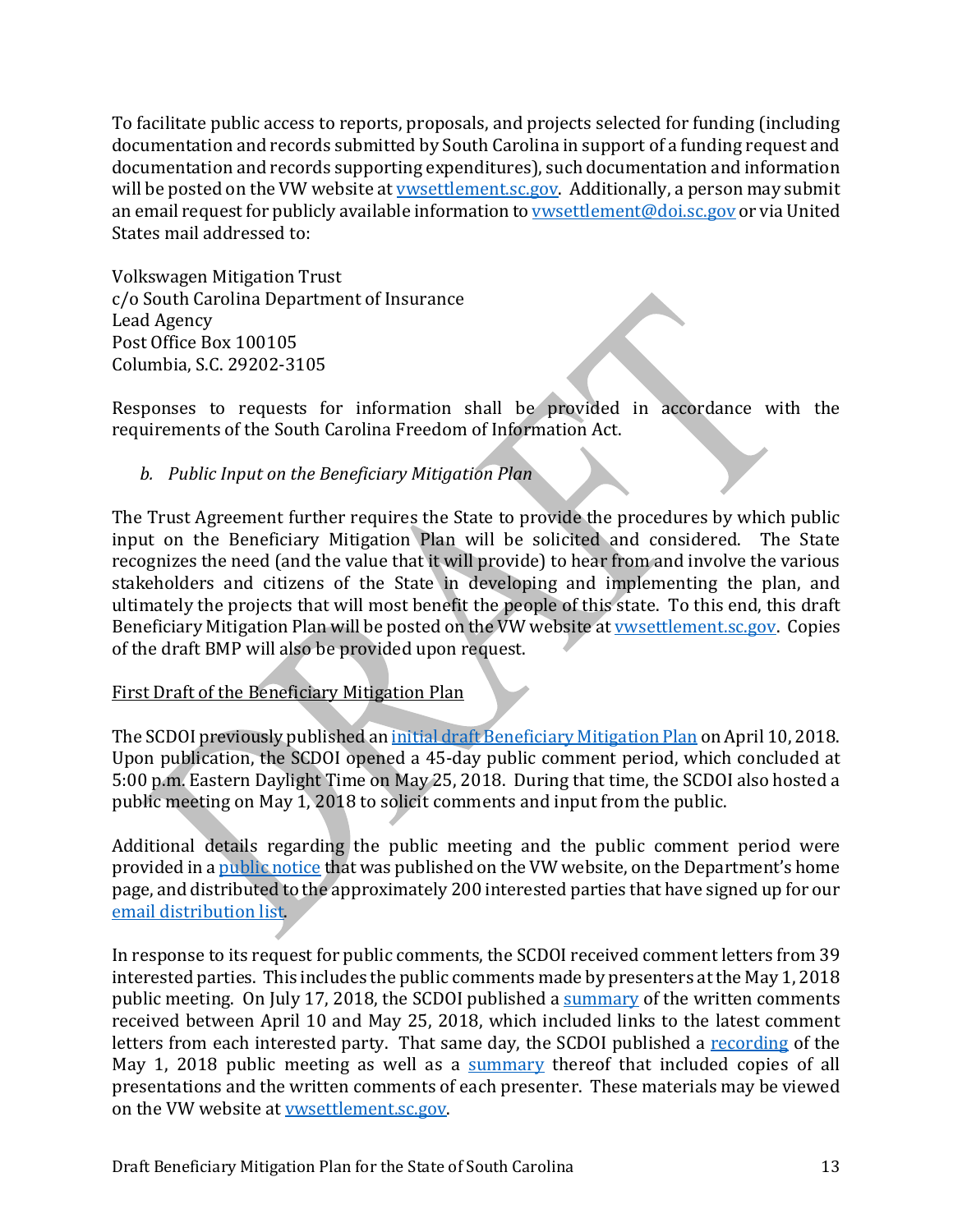#### Second Draft of the Beneficiary Mitigation Plan

Upon publication of this second draft of the Beneficiary Mitigation Plan, the SCDOI will solicit public comments and participation through submission of written comments. The SCDOI will receive comments for thirty (30) days after publication.

Comments will be accepted in writing until 5:00 p.m. Eastern Daylight Time on Friday, Written comments may be submitted via email to [vwsettlement@doi.sc.gov](mailto:vwsettlement@doi.sc.gov) or via mail or hand delivery to:

South Carolina Department of Insurance Attn: Kendall Buchanan 1201 Main Street, Suite 1000 Columbia, South Carolina 29201

The comments and information provided will then be considered in reevaluating and/or modifying the draft plan. All written comments (or a summary thereof) will be available on the VW website, subject to any limitations under §30-4-40 and other applicable laws governing the publication of personally identifiable, proprietary or other confidential business information.

The ultimate goal of the public's participation is to ensure the best mitigation plan and project funding for the people of this state. Accordingly, the State recognizes the need for flexibility in this process and may find it necessary to provide additional opportunities for public input that are not explicitly outlined above.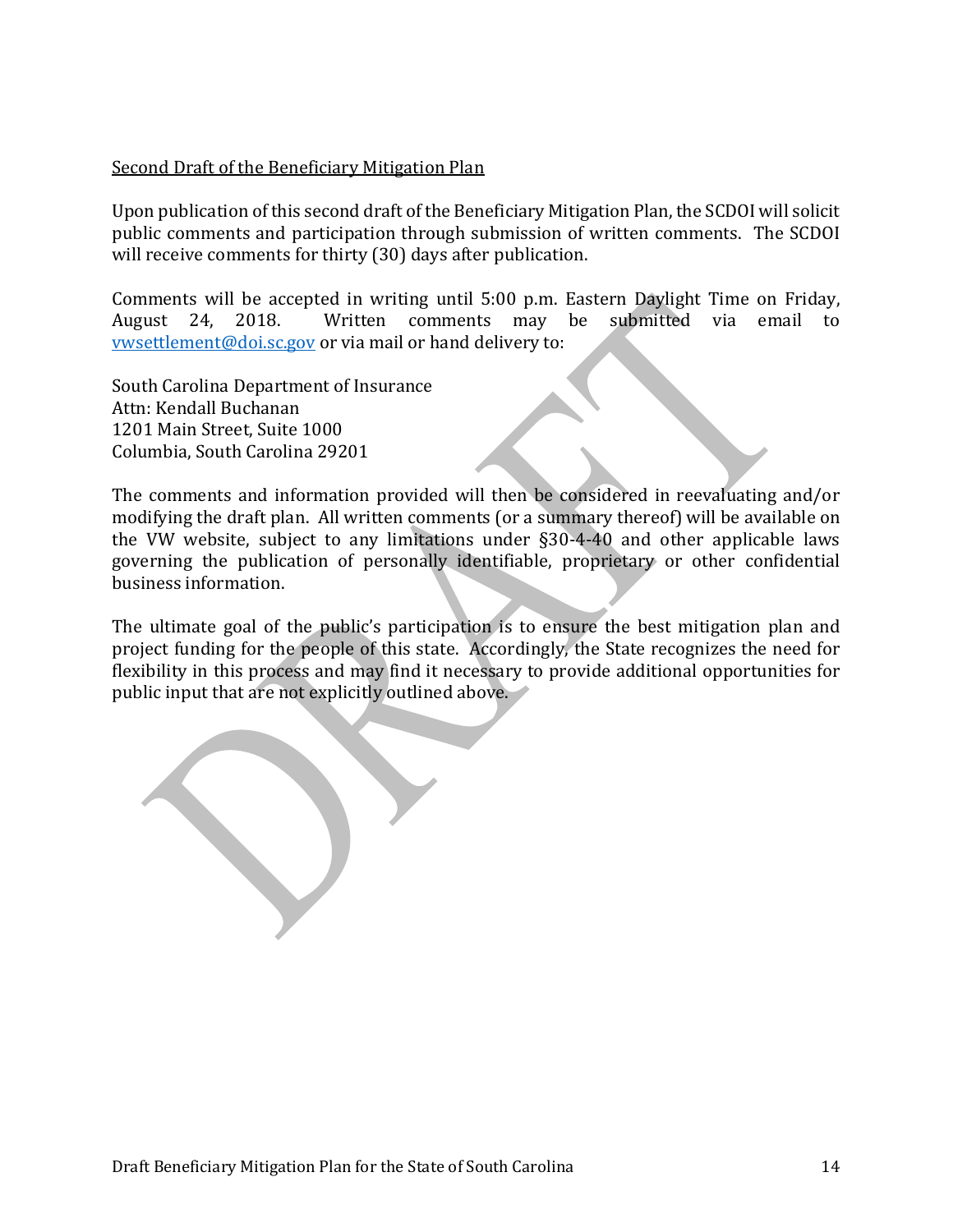## APPENDIX

Appendix A: Eligible Mitigation Actions and Mitigation Action Expenditures from Appendix D-2 of the Finalized Trust Agreement

*(See the following 13 pages.)*

*[This space intentionally left blank]*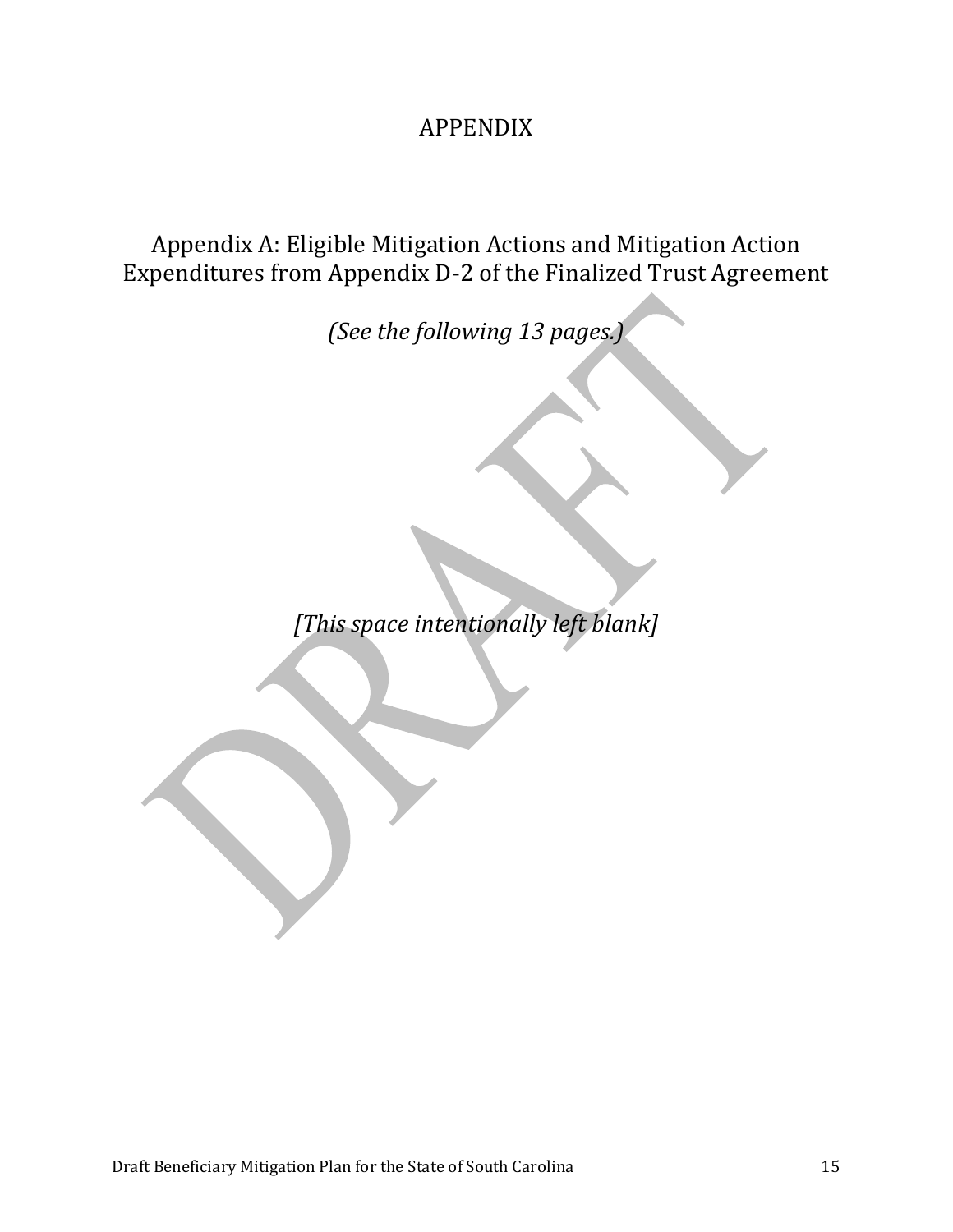## **APPENDIX D-2 Eligible Mitigation Actions and Mitigation Action Expenditures**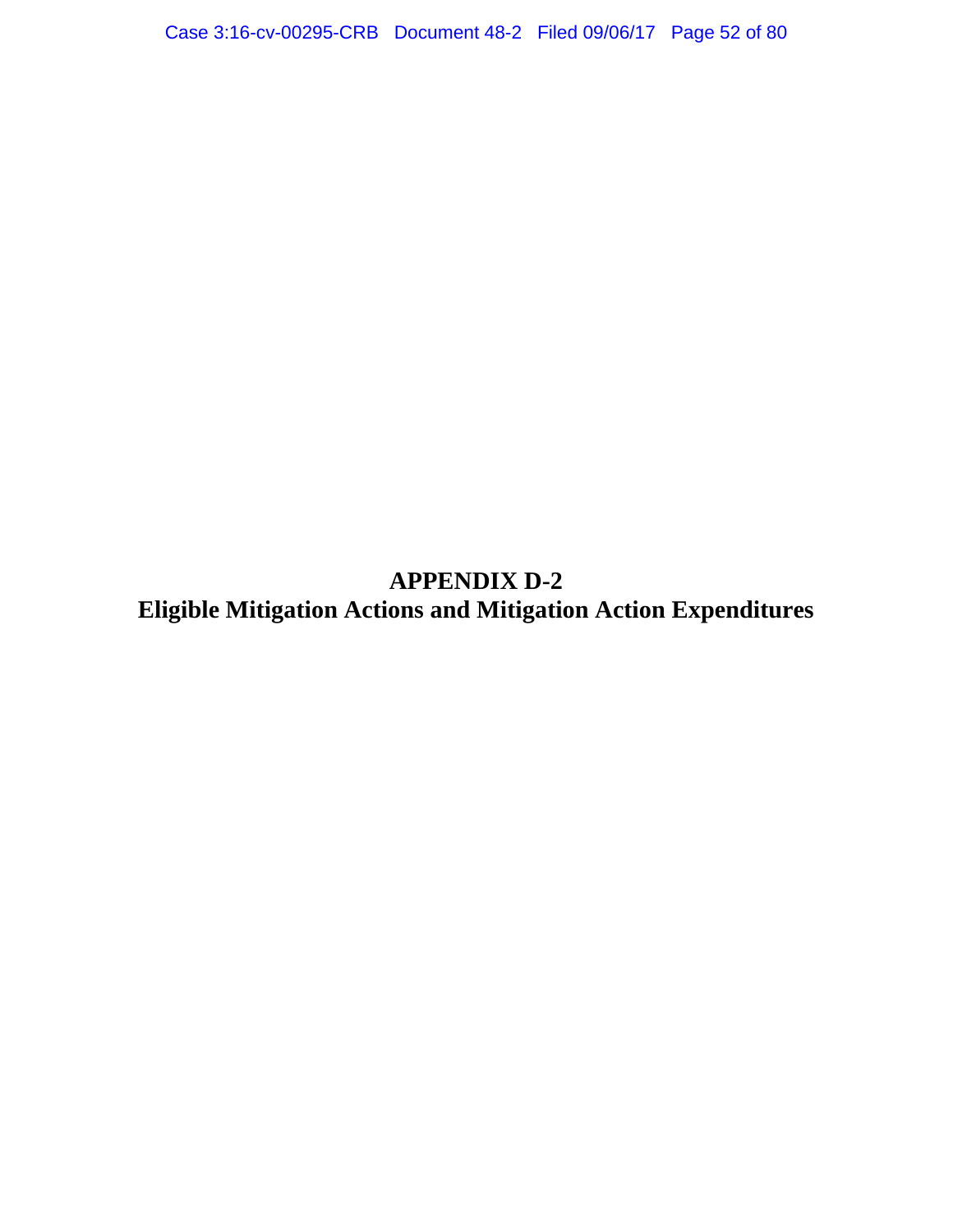#### **APPENDIX D-2**

#### **ELIGIBLE MITIGATION ACTIONS AND MITIGATION ACTION EXPENDITURES**

- 1. Class 8 Local Freight Trucks and Port Drayage Trucks (Eligible Large Trucks)
	- a. Eligible Large Trucks include 1992-2009 engine model year Class 8 Local Freight or Drayage. For Beneficiaries that have State regulations that already require upgrades to 1992-2009 engine model year trucks at the time of the proposed Eligible Mitigation Action, Eligible Large Trucks shall also include 2010-2012 engine model year Class 8 Local Freight or Drayage.
	- b. Eligible Large Trucks must be Scrapped.
	- c. Eligible Large Trucks may be Repowered with any new diesel or Alternate Fueled engine or All-Electric engine, or may be replaced with any new diesel or Alternate Fueled or All-Electric vehicle, with the engine model year in which the Eligible Large Trucks Mitigation Action occurs or one engine model year prior.
	- d. For Non-Government Owned Eligible Class 8 Local Freight Trucks, Beneficiaries may only draw funds from the Trust in the amount of:
		- 1. Up to 40% of the cost of a Repower with a new diesel or Alternate Fueled (e.g., CNG, propane, Hybrid) engine, including the costs of installation of such engine.
		- 2. Up to 25% of the cost of a new diesel or Alternate Fueled (e.g., CNG, propane, Hybrid) vehicle.
		- 3. Up to 75% of the cost of a Repower with a new All-Electric engine, including the costs of installation of such engine, and charging infrastructure associated with the new All-Electric engine.
		- 4. Up to 75% of the cost of a new All-Electric vehicle, including charging infrastructure associated with the new All-Electric vehicle.
	- e. For Non-Government Owned Eligible Drayage Trucks, Beneficiaries may only draw funds from the Trust in the amount of:
		- 1. Up to 40% of the cost of a Repower with a new diesel or Alternate Fueled (e.g., CNG, propane, Hybrid) engine, including the costs of installation of such engine.
		- 2. Up to 50% of the cost of a new diesel or Alternate Fueled (e.g., CNG, propane, Hybrid) vehicle.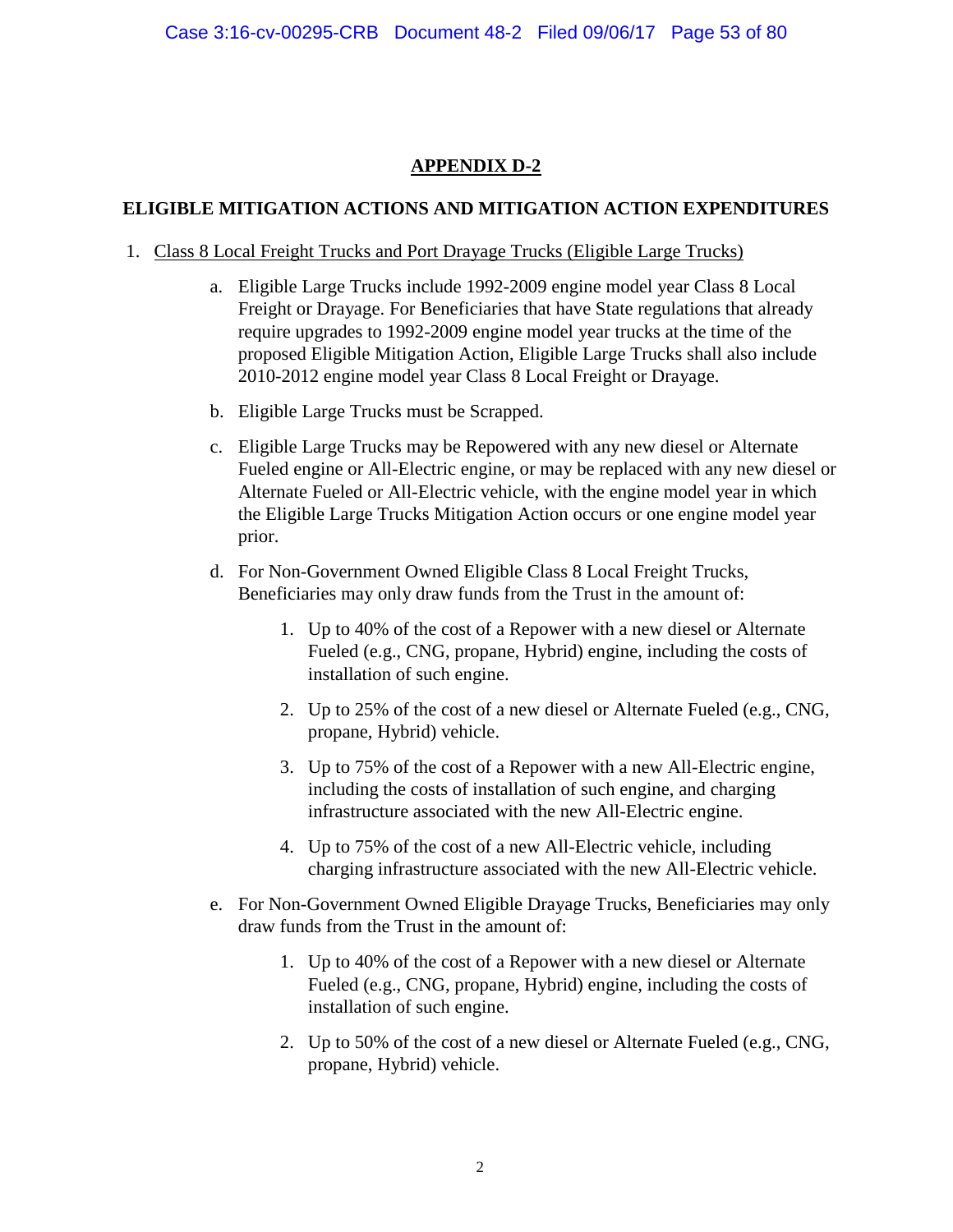- 3. Up to 75% of the cost of a Repower with a new All-Electric engine, including the costs of installation of such engine, and charging infrastructure associated with the new All-Electric engine.
- 4. Up to 75% of the cost of a new all-electric vehicle, including charging infrastructure associated with the new All-Electric vehicle.
- f. For Government Owned Eligible Class 8 Large Trucks, Beneficiaries may draw funds from the Trust in the amount of:
	- 1. Up to 100% of the cost of a Repower with a new diesel or Alternate Fueled (e.g., CNG, propane, Hybrid) engine, including the costs of installation of such engine.
	- 2. Up to 100% of the cost of a new diesel or Alternate Fueled (e.g., CNG, propane, Hybrid) vehicle.
	- 3. Up to 100% of the cost of a Repower with a new All-Electric engine, including the costs of installation of such engine, and charging infrastructure associated with the new All-Electric engine.
	- 4. Up to 100% of the cost of a new All-Electric vehicle, including charging infrastructure associated with the new All-Electric vehicle.

#### 2. Class 4-8 School Bus, Shuttle Bus, or Transit Bus (Eligible Buses)

- a. Eligible Buses include 2009 engine model year or older class 4-8 school buses, shuttle buses, or transit buses. For Beneficiaries that have State regulations that already require upgrades to 1992-2009 engine model year buses at the time of the proposed Eligible Mitigation Action, Eligible Buses shall also include 2010- 2012 engine model year class 4-8 school buses, shuttle buses, or transit buses.
- b. Eligible Buses must be Scrapped.
- c. Eligible Buses may be Repowered with any new diesel or Alternate Fueled or All-Electric engine, or may be replaced with any new diesel or Alternate Fueled or All-Electric vehicle, with the engine model year in which the Eligible Bus Mitigation Action occurs or one engine model year prior.
- d. For Non-Government Owned Buses, Beneficiaries may draw funds from the Trust in the amount of:
	- 1. Up to 40% of the cost of a Repower with a new diesel or Alternate Fueled (e.g., CNG, propane, Hybrid) engine, including the costs of installation of such engine.
	- 2. Up to 25% of the cost of a new diesel or Alternate Fueled (e.g., CNG, propane, Hybrid) vehicle.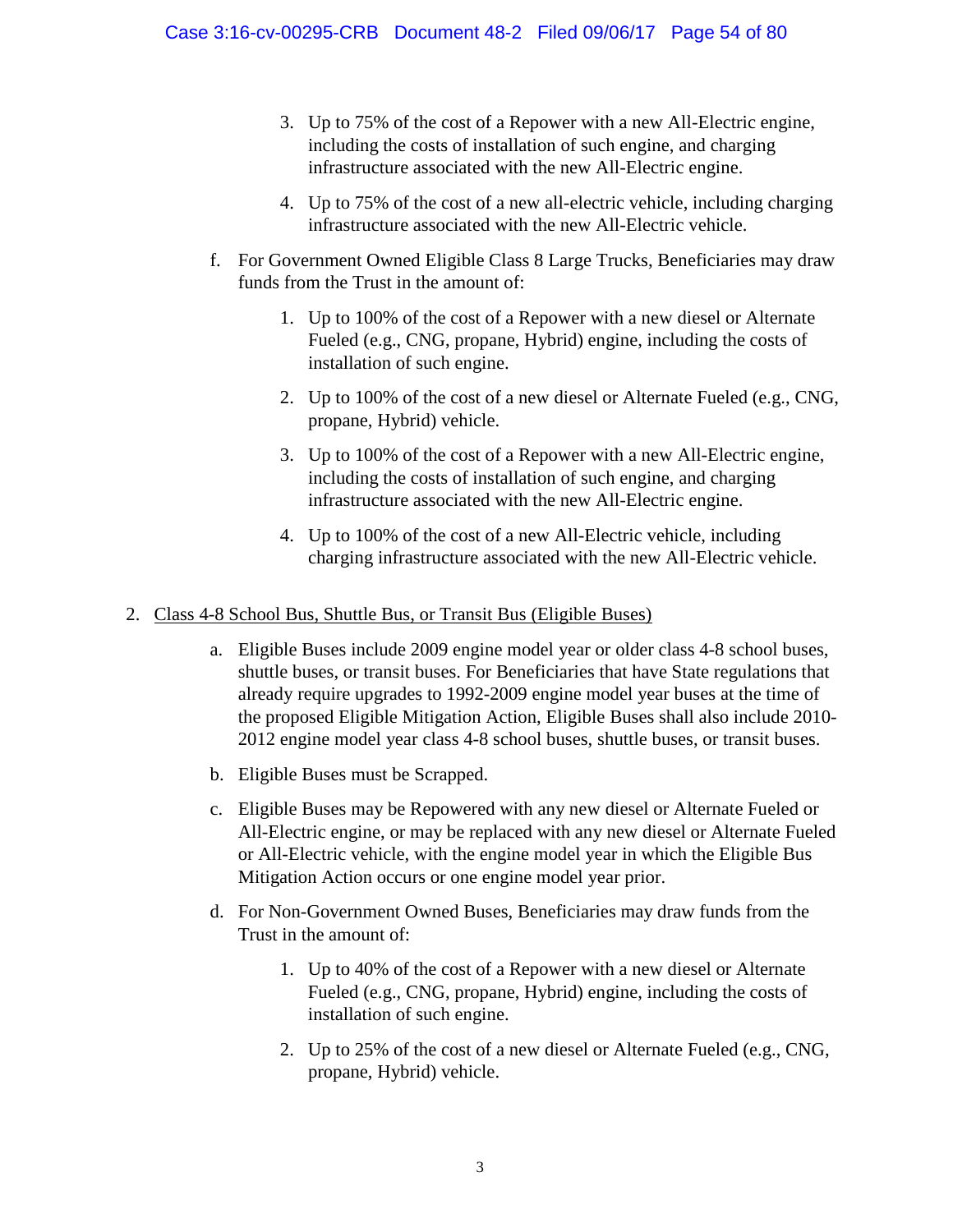- 3. Up to 75% of the cost of a Repower with a new All-Electric engine, including the costs of installation of such engine, and charging infrastructure associated with the new All-Electric engine.
- 4. Up to 75% of the cost of a new All-Electric vehicle, including charging infrastructure associated with the new All-Electric vehicle.
- e. For Government Owned Eligible Buses, and Privately Owned School Buses Under Contract with a Public School District, Beneficiaries may draw funds from the Trust in the amount of:
	- 1. Up to 100% of the cost of a Repower with a new diesel or Alternate Fueled (e.g., CNG, propane, Hybrid) engine, including the costs of installation of such engine.
	- 2. Up to 100% of the cost of a new diesel or Alternate Fueled (e.g., CNG, propane, Hybrid) vehicle.
	- 3. Up to 100% of the cost of a Repower with a new All-Electric engine, including the costs of installation of such engine, and charging infrastructure associated with the new All-Electric engine.
	- 4. Up to 100% of the cost of a new All-Electric vehicle, including charging infrastructure associated with the new All-Electric vehicle.

#### 3. Freight Switchers

- a. Eligible Freight Switchers include pre-Tier 4 switcher locomotives that operate 1000 or more hours per year.
- b. Eligible Freight Switchers must be Scrapped.
- c. Eligible Freight Switchers may be Repowered with any new diesel or Alternate Fueled or All-Electric engine(s) (including Generator Sets), or may be replaced with any new diesel or Alternate Fueled or All-Electric (including Generator Sets) Freight Switcher, that is certified to meet the applicable EPA emissions standards (or other more stringent equivalent State standard) as published in the CFR for the engine model year in which the Eligible Freight Switcher Mitigation Action occurs.
- d. For Non-Government Owned Freight Switchers, Beneficiaries may draw funds from the Trust in the amount of :
	- 1. Up to 40% of the cost of a Repower with a new diesel or Alternate Fueled (e.g., CNG, propane, Hybrid) engine(s) or Generator Sets, including the costs of installation of such engine(s).
	- 2. Up to 25% of the cost of a new diesel or Alternate Fueled (e.g., CNG, propane, Hybrid) Freight Switcher.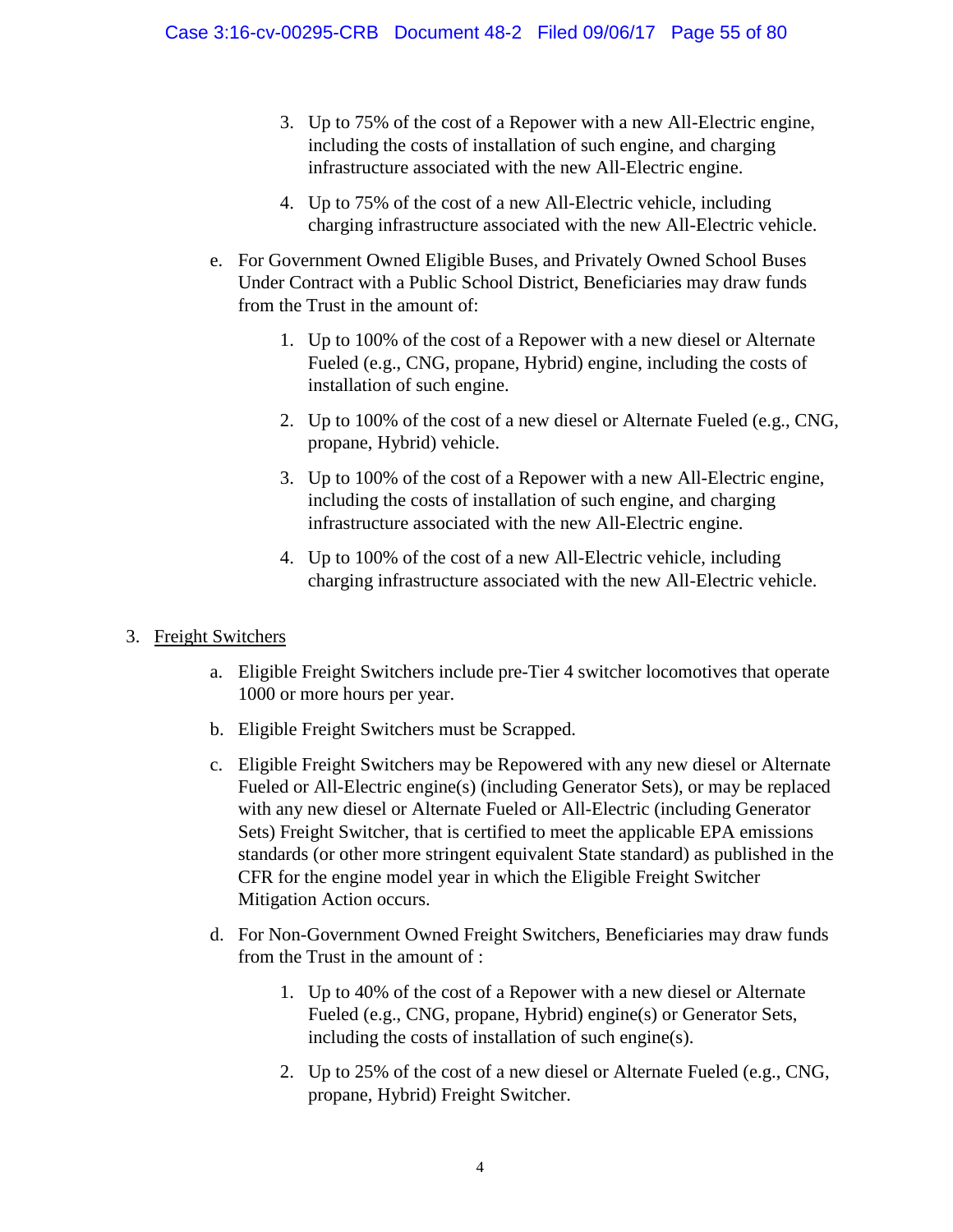- 3. Up to 75% of the cost of a Repower with a new All-Electric engine(s), including the costs of installation of such engine(s), and charging infrastructure associated with the new All-Electric engine(s).
- 4. Up to 75% of the cost of a new All-Electric Freight Switcher, including charging infrastructure associated with the new All-Electric Freight Switcher.
- e. For Government Owned Eligible Freight Switchers, Beneficiaries may draw funds from the Trust in the amount of:
	- 1. Up to 100% of the cost of a Repower with a new diesel or Alternate Fueled (e.g., CNG, propane, Hybrid) engine(s) or Generator Sets, including the costs of installation of such engine(s).
	- 2. Up to 100% of the cost of a new diesel or Alternate Fueled (e.g., CNG, propane, Hybrid) Freight Switcher.
	- 3. Up to 100% of the cost of a Repower with a new All-Electric engine(s), including the costs of installation of such engine(s), and charging infrastructure associated with the new All-Electric engine(s).
	- 4. Up to 100% of the cost of a new All-Electric Freight Switcher, including charging infrastructure associated with the new All-Electric Freight Switcher.

#### 4. Ferries/Tugs

- a. Eligible Ferries and/or Tugs include unregulated, Tier 1, or Tier 2 marine engines.
- b. Eligible Ferry and/or Tug engines that are replaced must be Scrapped.
- c. Eligible Ferries and/or Tugs may be Repowered with any new Tier 3 or Tier 4 diesel or Alternate Fueled engines, or with All-Electric engines, or may be upgraded with an EPA Certified Remanufacture System or an EPA Verified Engine Upgrade.
- d. For Non-Government Owned Eligible Ferries and/or Tugs, Beneficiaries may only draw funds from the Trust in the amount of:
	- 1. Up to 40% of the cost of a Repower with a new diesel or Alternate Fueled (e.g., CNG, propane, Hybrid) engine(s), including the costs of installation of such engine(s).
	- 2. Up to 75% of the cost of a Repower with a new All-Electric engine(s), including the costs of installation of such engine(s), and charging infrastructure associated with the new All-Electric engine(s).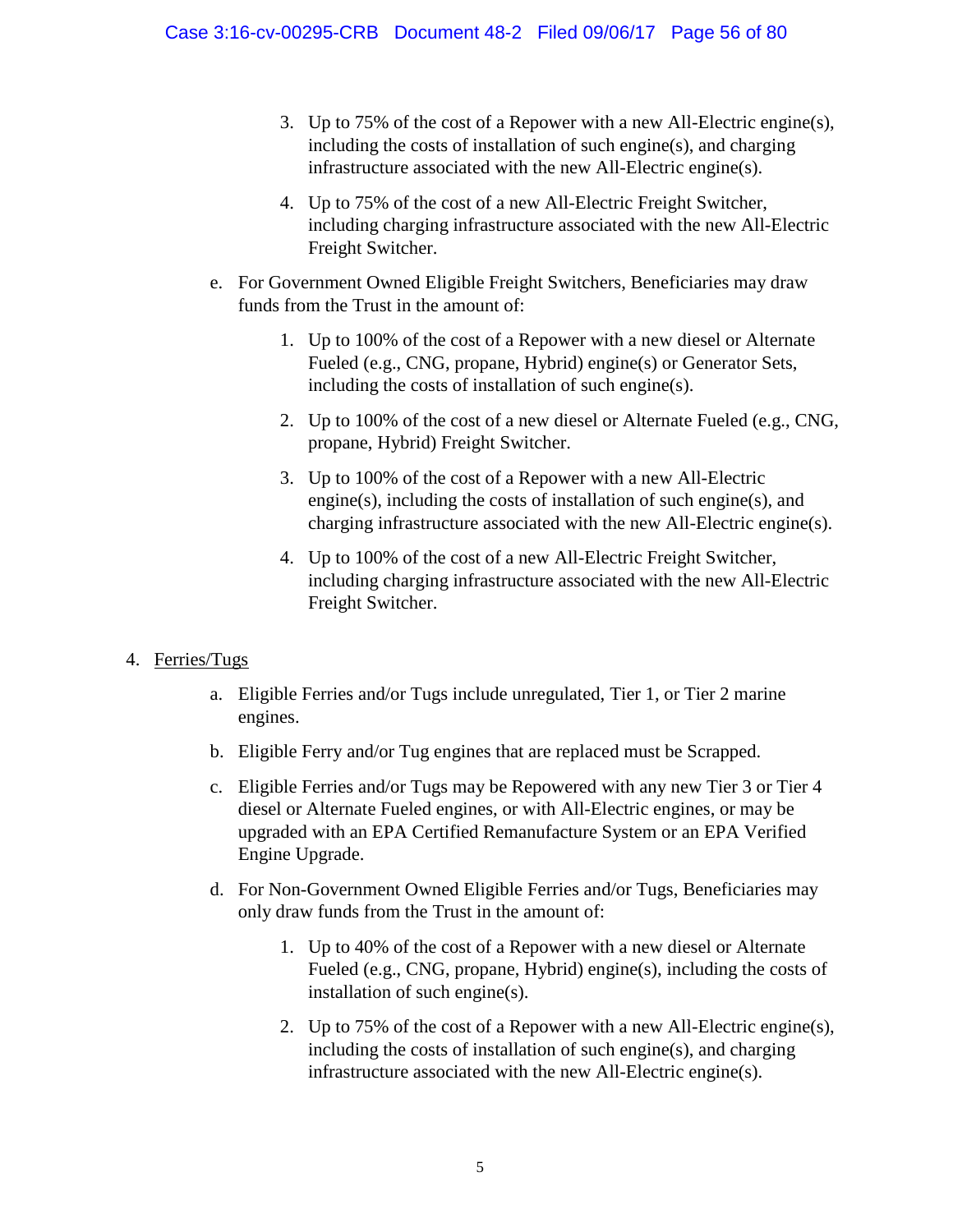- e. For Government Owned Eligible Ferries and/or Tugs, Beneficiaries may draw funds from the Trust in the amount of:
	- 1. Up to 100% of the cost of a Repower with a new diesel or Alternate Fueled (e.g., CNG, propane, Hybrid) engine(s), including the costs of installation of such engine(s).
	- 2. Up to 100% of the cost of a Repower with a new All-Electric engine(s), including the costs of installation of such engine(s), and charging infrastructure associated with the new All-Electric engine(s).

#### 5. Ocean Going Vessels (OGV) Shorepower

- a. Eligible Marine Shorepower includes systems that enable a compatible vessel's main and auxiliary engines to remain off while the vessel is at berth. Components of such systems eligible for reimbursement are limited to cables, cable management systems, shore power coupler systems, distribution control systems, and power distribution. Marine shore power systems must comply with international shore power design standards (ISO/IEC/IEEE 80005-1-2012 High Voltage Shore Connection Systems or the IEC/PAS 80005-3:2014 Low Voltage Shore Connection Systems) and should be supplied with power sourced from the local utility grid. Eligible Marine Shorepower includes equipment for vessels that operate within the Great Lakes.
- b. For Non-Government Owned Marine Shorepower, Beneficiaries may only draw funds from the Trust in the amount of up to 25% for the costs associated with the shore-side system, including cables, cable management systems, shore power coupler systems, distribution control systems, installation, and power distribution components.
- c. For Government Owned Marine Shorepower, Beneficiaries may draw funds from the Trust in the amount of up to 100% for the costs associated with the shore-side system, including cables, cable management systems, shore power coupler systems, distribution control systems, installation, and power distribution components.

#### 6. Class 4-7 Local Freight Trucks (Medium Trucks)

- a. Eligible Medium Trucks include 1992-2009 engine model year class 4-7 Local Freight trucks, and for Beneficiaries that have State regulations that already require upgrades to 1992-2009 engine model year trucks at the time of the proposed Eligible Mitigation Action, Eligible Trucks shall also include 2010- 2012 engine model year class 4-7 Local Freight trucks.
- b. Eligible Medium Trucks must be Scrapped.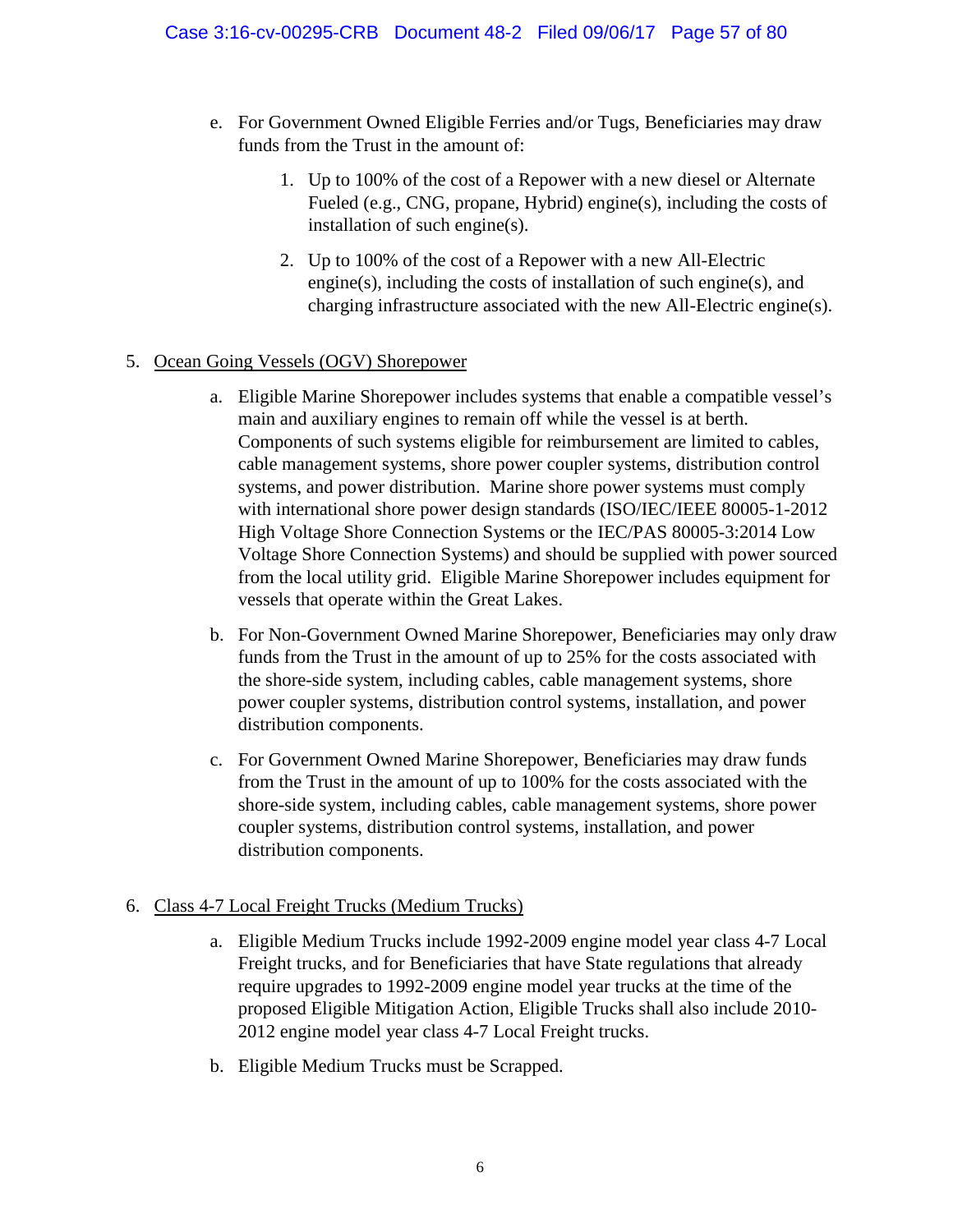- c. Eligible Medium Trucks may be Repowered with any new diesel or Alternate Fueled or All-Electric engine, or may be replaced with any new diesel or Alternate Fueled or All-Electric vehicle, with the engine model year in which the Eligible Medium Trucks Mitigation Action occurs or one engine model year prior.
- d. For Non-Government Owned Eligible Medium Trucks, Beneficiaries may draw funds from the Trust in the amount of:
	- 1. Up to 40% of the cost of a Repower with a new diesel or Alternate Fueled (e.g., CNG, propane, Hybrid) engine, including the costs of installation of such engine.
	- 2. Up to 25% of the cost of a new diesel or Alternate Fueled (e.g., CNG, propane, Hybrid) vehicle.
	- 3. Up to 75% of the cost of a Repower with a new All-Electric engine, including the costs of installation of such engine, and charging infrastructure associated with the new All-Electric engine.
	- 4. Up to 75% of the cost of a new All-Electric vehicle, including charging infrastructure associated with the new All-Electric vehicle.
- e. For Government Owned Eligible Medium Trucks, Beneficiaries may draw funds from the Trust in the amount of:
	- 1. Up to 100% of the cost of a Repower with a new diesel or Alternate Fueled (e.g., CNG, propane, Hybrid) engine, including the costs of installation of such engine.
	- 2. Up to 100% of the cost of a new diesel or Alternate Fueled (e.g., CNG, propane, Hybrid) vehicle.
	- 3. Up to 100% of the cost of a Repower with a new All-Electric engine, including the costs of installation of such engine, and charging infrastructure associated with the new All-Electric engine.
	- 4. Up to 100% of the cost of a new All-Electric vehicle, including charging infrastructure associated with the new All-Electric vehicle.

#### 7. Airport Ground Support Equipment

- a. Eligible Airport Ground Support Equipment includes:
	- 1. Tier 0, Tier 1, or Tier 2 diesel powered airport ground support equipment; and
	- 2. Uncertified, or certified to 3 g/bhp-hr or higher emissions, spark ignition engine powered airport ground support equipment.
- b. Eligible Airport Ground Support Equipment must be Scrapped.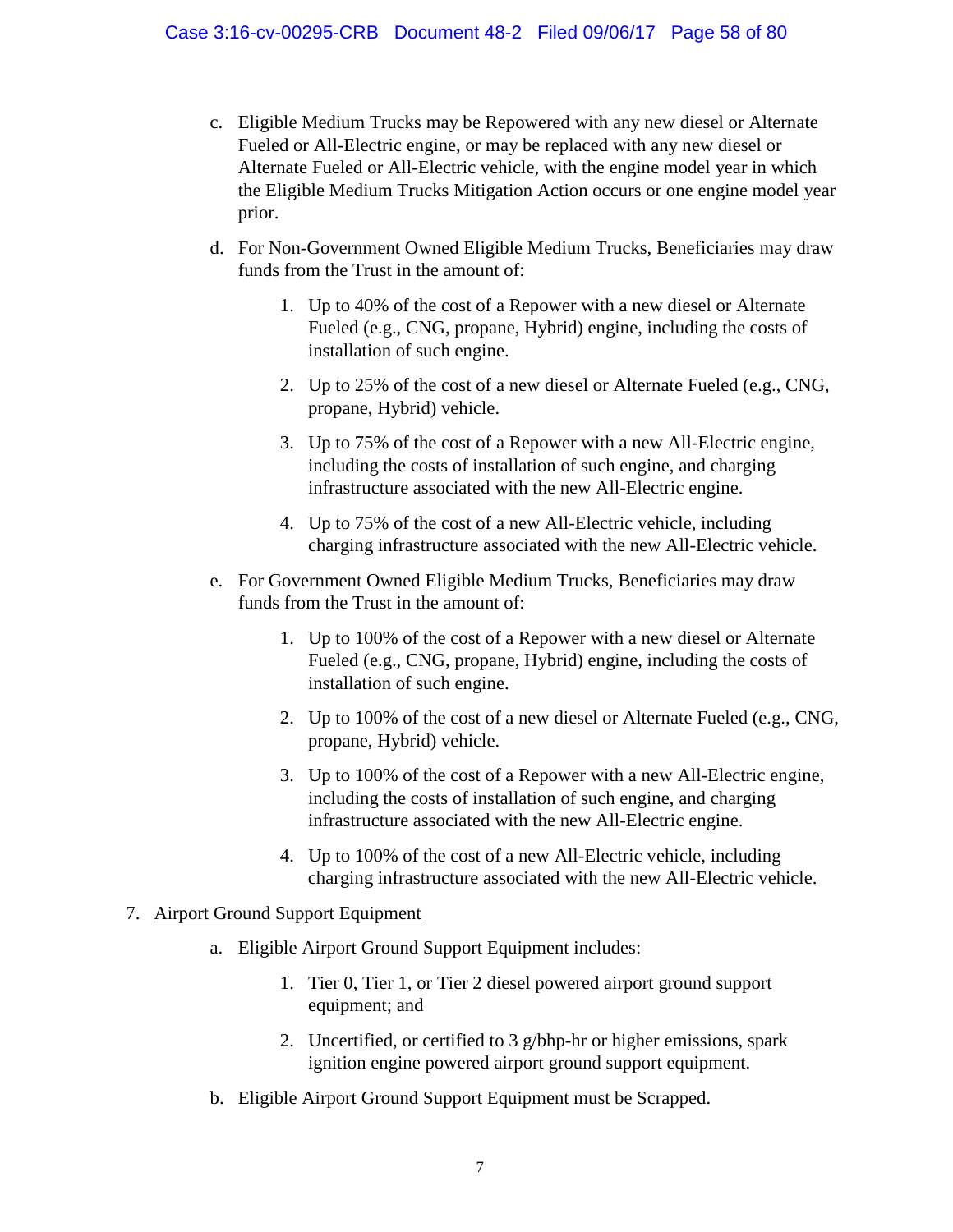- c. Eligible Airport Ground Support Equipment may be Repowered with an All-Electric engine, or may be replaced with the same Airport Ground Support Equipment in an All-Electric form.
- d. For Non-Government Owned Eligible Airport Ground Support Equipment, Beneficiaries may only draw funds from the Trust in the amount of:
	- 1. Up to 75% of the cost of a Repower with a new All-Electric engine, including costs of installation of such engine, and charging infrastructure associated with such new All-Electric engine.
	- 2. Up to 75% of the cost of a new All-Electric Airport Ground Support Equipment, including charging infrastructure associated with such new All-Electric Airport Ground Support Equipment.
- e. For Government Owned Eligible Airport Ground Support Equipment, Beneficiaries may draw funds from the Trust in the amount of:
	- 1. Up to 100% of the cost of a Repower with a new All-Electric engine, including costs of installation of such engine, and charging infrastructure associated with such new All-Electric engine.
	- 2. Up to 100% of the cost of a new All-Electric Airport Ground Support Equipment, including charging infrastructure associated with such new All-Electric Airport Ground Support Equipment.

#### 8. Forklifts and Port Cargo Handling Equipment

- a. Eligible Forklifts includes forklifts with greater than 8000 pounds lift capacity.
- b. Eligible Forklifts and Port Cargo Handling Equipment must be Scrapped.
- c. Eligible Forklifts and Port Cargo Handling Equipment may be Repowered with an All-Electric engine, or may be replaced with the same equipment in an All-Electric form.
- d. For Non-Government Owned Eligible Forklifts and Port Cargo Handling Equipment, Beneficiaries may draw funds from the Trust in the amount of:
	- 1. Up to 75% of the cost of a Repower with a new All-Electric engine, including costs of installation of such engine, and charging infrastructure associated with such new All-Electric engine.
	- 2. Up to 75% of the cost of a new All-Electric Forklift or Port Cargo Handling Equipment, including charging infrastructure associated with such new All-Electric Forklift or Port Cargo Handling Equipment.
- e. For Government Owned Eligible Forklifts and Port Cargo Handling Equipment, Beneficiaries may draw funds from the Trust in the amount of: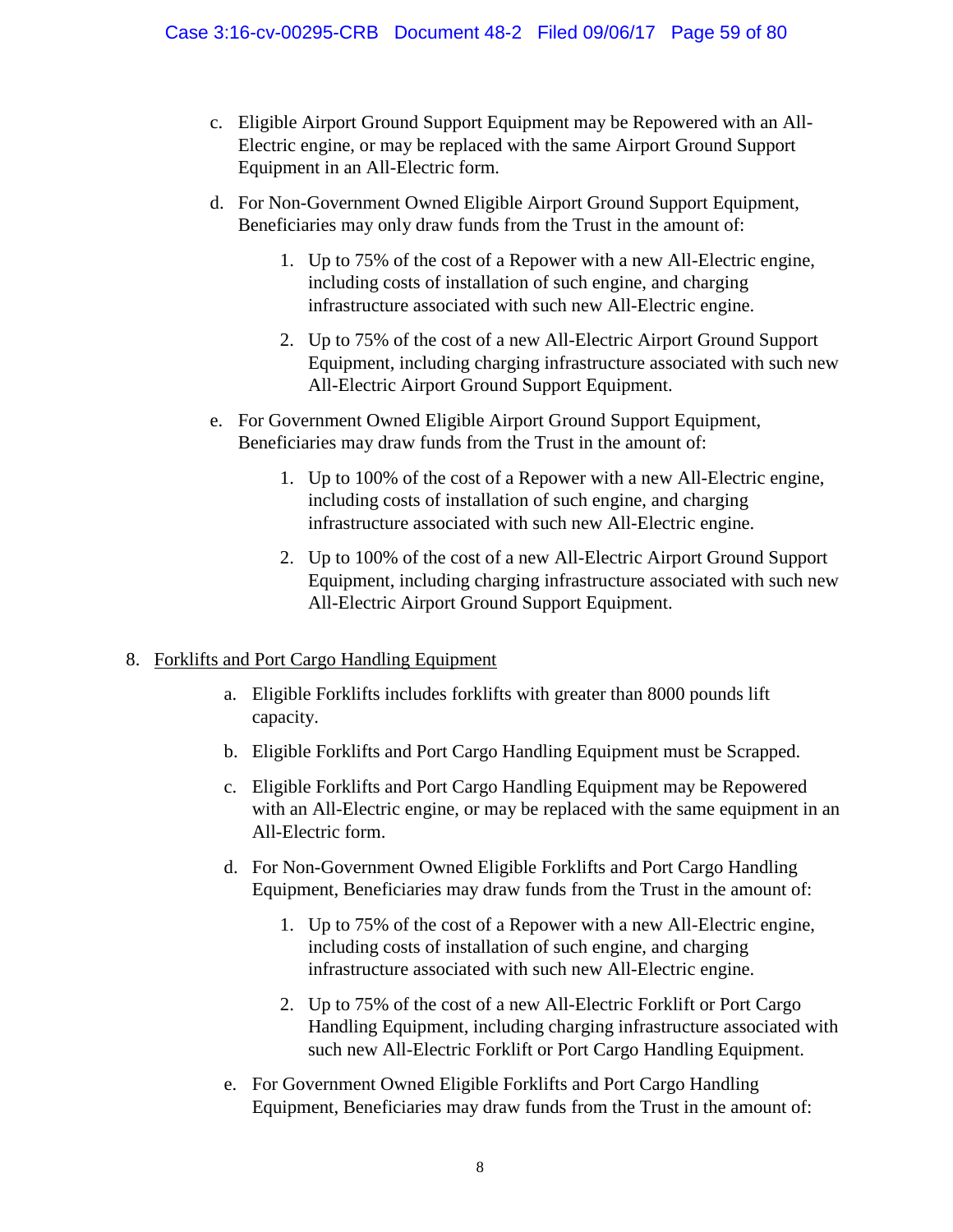- 1. Up to 100% of the cost of a Repower with a new All-Electric engine, including costs of installation of such engine, and charging infrastructure associated with such new All-Electric engine.
- 2. Up to 100% of the cost of a new All-Electric Forklift or Port Cargo Handling Equipment, including charging infrastructure associated with such new All-Electric Forklift or Port Cargo Handling Equipment.
- 9. Light Duty Zero Emission Vehicle Supply Equipment. Each Beneficiary may use up to fifteen percent (15%) of its allocation of Trust Funds on the costs necessary for, and directly connected to, the acquisition, installation, operation and maintenance of new light duty zero emission vehicle supply equipment for projects as specified below. Provided, however, that Trust Funds shall not be made available or used to purchase or rent realestate, other capital costs (e.g., construction of buildings, parking facilities, etc.) or general maintenance (i.e., maintenance other than of the Supply Equipment).
	- a. Light duty electric vehicle supply equipment includes Level 1, Level 2 or fast charging equipment (or analogous successor technologies) that is located in a public place, workplace, or multi-unit dwelling and is not consumer light duty electric vehicle supply equipment (i.e., not located at a private residential dwelling that is not a multi-unit dwelling).
	- b. Light duty hydrogen fuel cell vehicle supply equipment includes hydrogen dispensing equipment capable of dispensing hydrogen at a pressure of 70 megapascals (MPa) (or analogous successor technologies) that is located in a public place.
	- c. Subject to the 15% limitation above, each Beneficiary may draw funds from the Trust in the amount of:
		- 1. Up to 100% of the cost to purchase, install and maintain eligible light duty electric vehicle supply equipment that will be available to the public at a Government Owned Property.
		- 2. Up to 80% of the cost to purchase, install and maintain eligible light duty electric vehicle supply equipment that will be available to the public at a Non-Government Owned Property.
		- 3. Up to 60% of the cost to purchase, install and maintain eligible light duty electric vehicle supply equipment that is available at a workplace but not to the general public.
		- 4. Up to 60% of the cost to purchase, install and maintain eligible light duty electric vehicle supply equipment that is available at a multi-unit dwelling but not to the general public.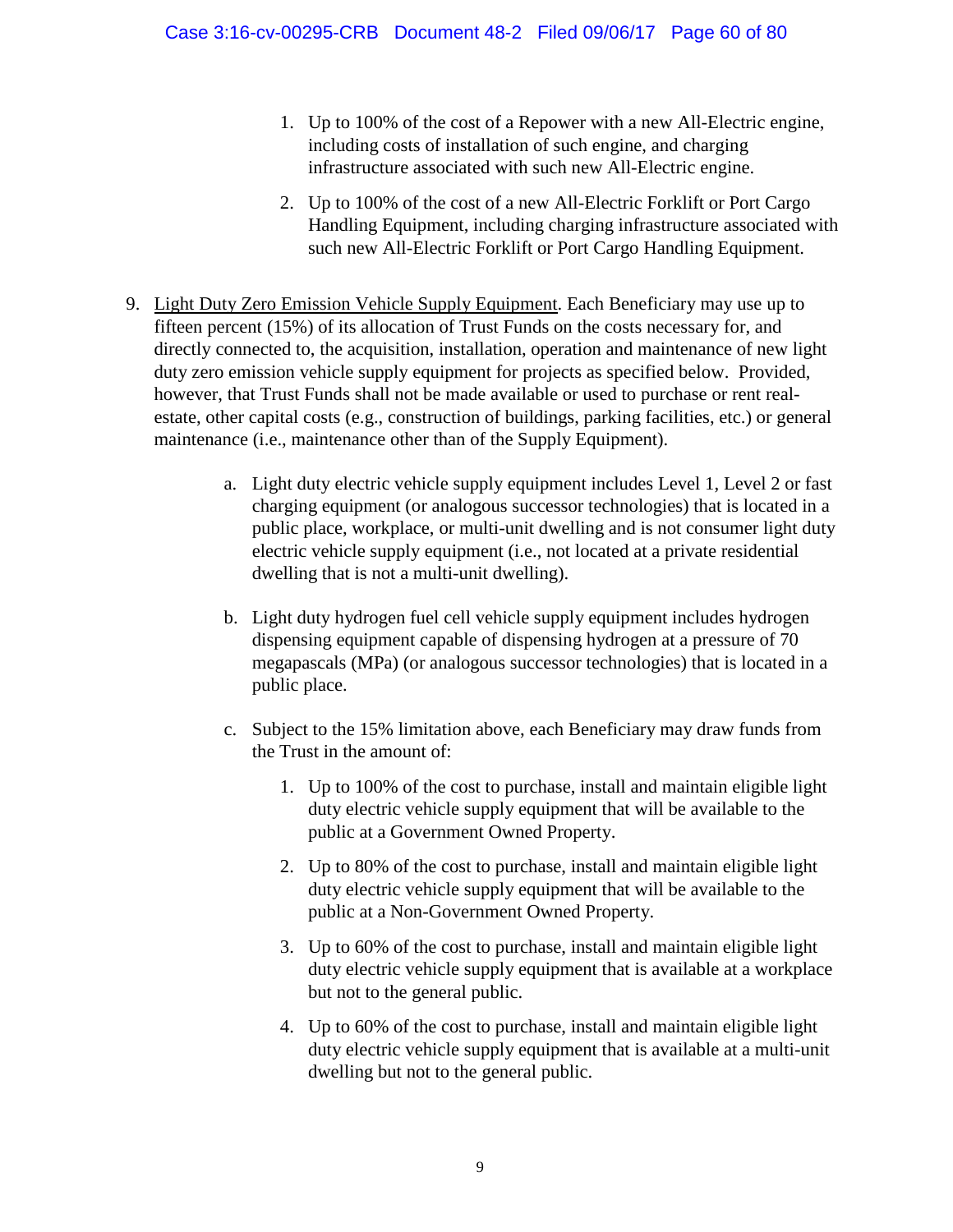- 5. Up to 33% of the cost to purchase, install and maintain eligible light duty hydrogen fuel cell vehicle supply equipment capable of dispensing at least 250 kg/day that will be available to the public.
- 6. Up to 25% of the cost to purchase, install and maintain eligible light duty hydrogen fuel cell vehicle supply equipment capable of dispensing at least 100 kg/day that will be available to the public.
- 10. Diesel Emission Reduction Act (DERA) Option. Beneficiaries may use Trust Funds for their non-federal voluntary match, pursuant to Title VII, Subtitle G, Section 793 of the DERA Program in the Energy Policy Act of 2005 (codified at 42 U.S.C. § 16133), or Section 792 (codified at 42 U.S.C. § 16132) in the case of Tribes, thereby allowing Beneficiaries to use such Trust Funds for actions not specifically enumerated in this Appendix D-2, but otherwise eligible under DERA pursuant to all DERA guidance documents available through the EPA. Trust Funds shall not be used to meet the nonfederal mandatory cost share requirements, as defined in applicable DERA program guidance, of any DERA grant.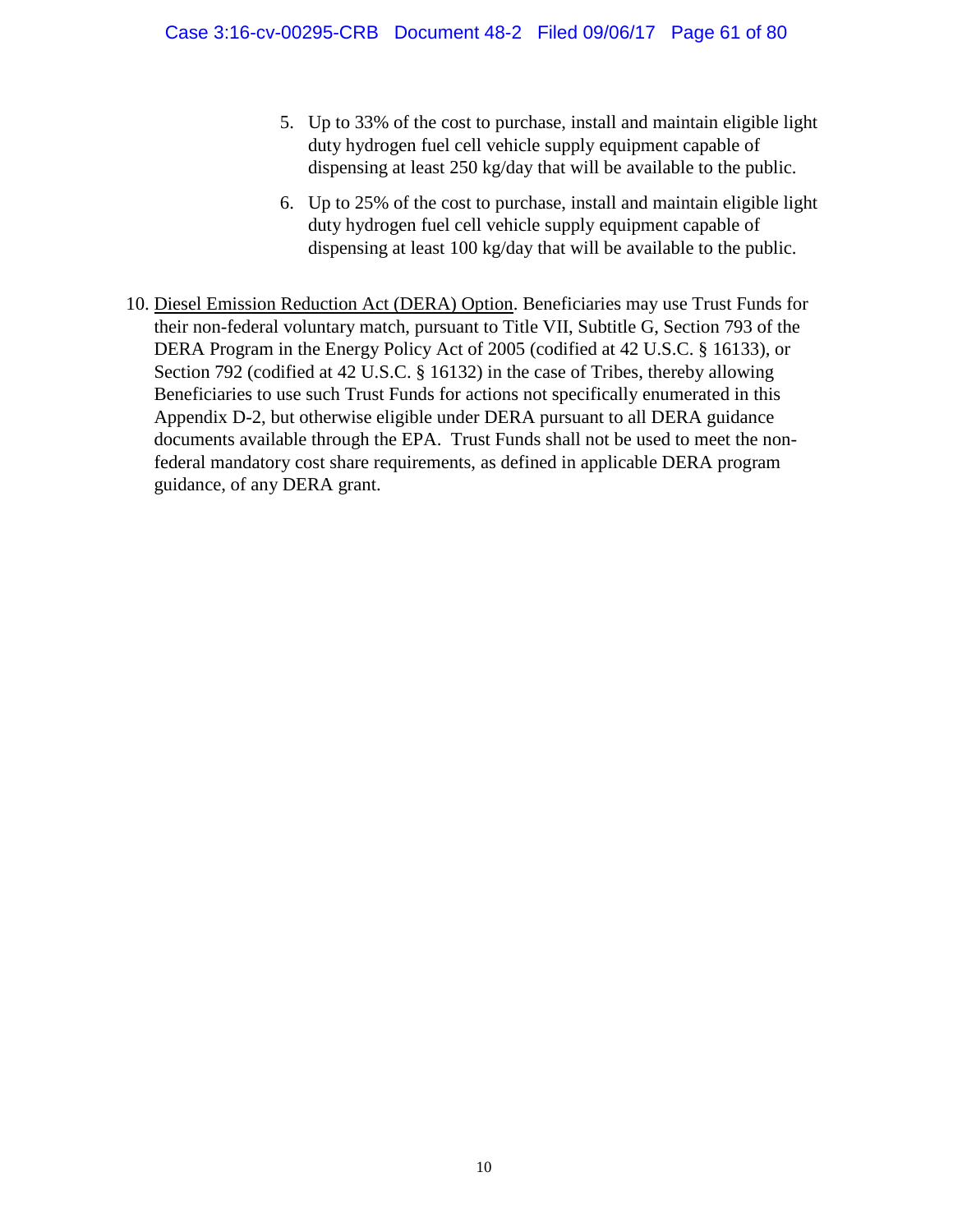#### Eligible Mitigation Action Administrative Expenditures

For any Eligible Mitigation Action, Beneficiaries may use Trust Funds for actual administrative expenditures (described below) associated with implementing such Eligible Mitigation Action, but not to exceed 15% of the total cost of such Eligible Mitigation Action. The 15% cap includes the aggregated amount of eligible administrative expenditures incurred by the Beneficiary and any third-party contractor(s).

- 1. Personnel including costs of employee salaries and wages, but not consultants.
- 2. Fringe Benefits including costs of employee fringe benefits such as health insurance, FICA, retirement, life insurance, and payroll taxes.
- 3. Travel including costs of Mitigation Action-related travel by program staff, but does not include consultant travel.
- 4. Supplies including tangible property purchased in support of the Mitigation Action that will be expensed on the Statement of Activities, such as educational publications, office supplies, etc. Identify general categories of supplies and their Mitigation Action costs.
- 5. Contractual including all contracted services and goods except for those charged under other categories such as supplies, construction, etc. Contracts for evaluation and consulting services and contracts with sub-recipient organizations are included.
- 6. Construction including costs associated with ordinary or normal rearrangement and alteration of facilities.
- 7. Other costs including insurance, professional services, occupancy and equipment leases, printing and publication, training, indirect costs, and accounting.

#### Definitions/Glossary of Terms

"Airport Ground Support Equipment" shall mean vehicles and equipment used at an airport to service aircraft between flights.

"All-Electric" shall mean powered exclusively by electricity provided by a battery, fuel cell, or the grid.

"Alternate Fueled" shall mean an engine, or a vehicle or piece of equipment that is powered by an engine, which uses a fuel different from or in addition to gasoline fuel or diesel fuel (e.g., CNG, propane, diesel-electric Hybrid).

"Certified Remanufacture System or Verified Engine Upgrade" shall mean engine upgrades certified or verified by EPA or CARB to achieve a reduction in emissions.

"Class 4-7 Local Freight Trucks (Medium Trucks)" shall mean trucks, including commercial trucks, used to deliver cargo and freight (e.g., courier services, delivery trucks, box trucks moving freight, waste haulers, dump trucks, concrete mixers) with a Gross Vehicle Weight Rating (GVWR) between 14,001 and 33,000 lbs.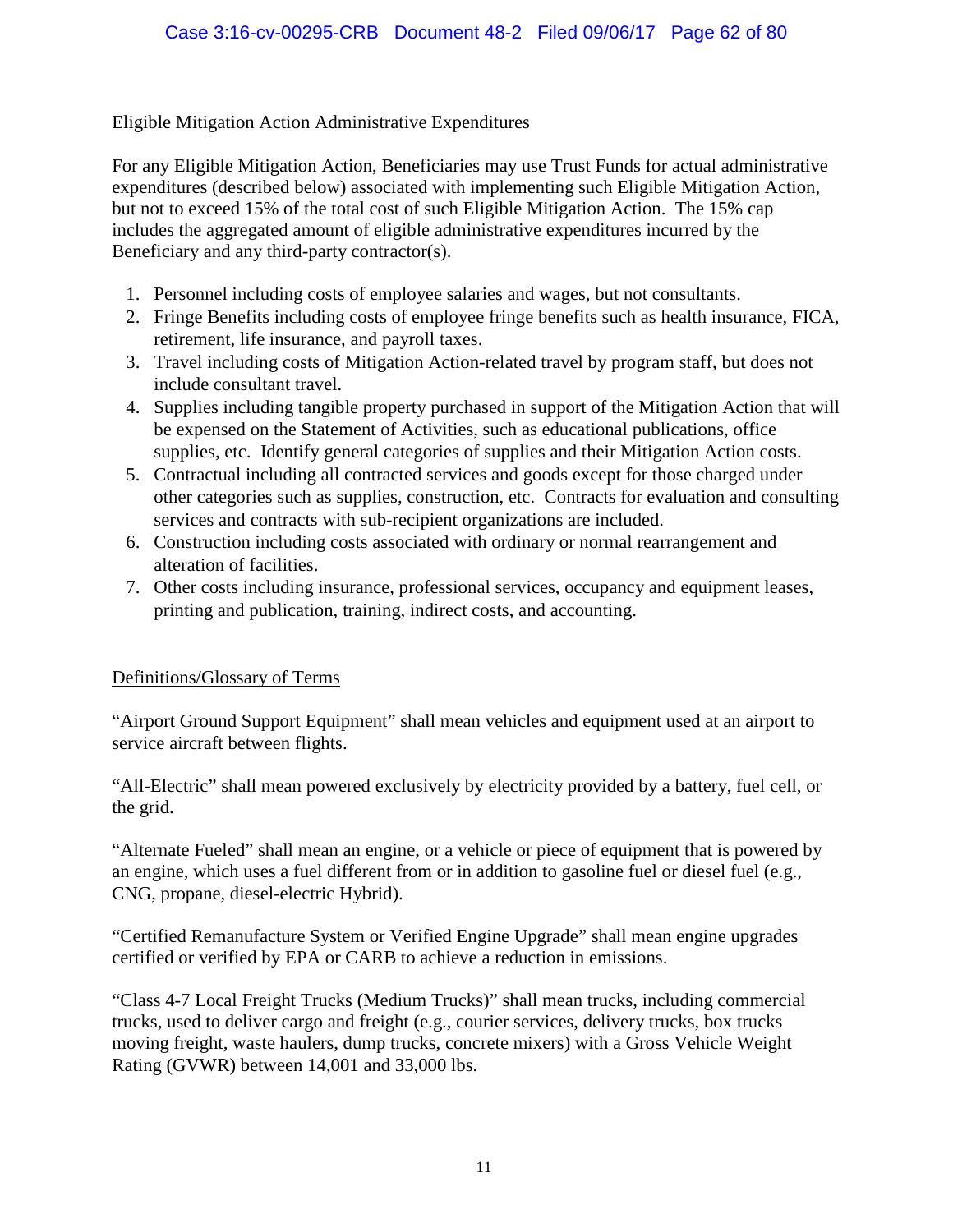"Class 4-8 School Bus, Shuttle Bus, or Transit Bus (Buses)" shall mean vehicles with a Gross Vehicle Weight Rating (GVWR) greater than 14,001 lbs. used for transporting people. See definition for School Bus below.

"Class 8 Local Freight, and Port Drayage Trucks (Eligible Large Trucks)" shall mean trucks with a Gross Vehicle Weight Rating (GVWR) greater than 33,000 lbs. used for port drayage and/or freight/cargo delivery (including waste haulers, dump trucks, concrete mixers).

"CNG" shall mean Compressed Natural Gas.

"Drayage Trucks" shall mean trucks hauling cargo to and from ports and intermodal rail yards.

"Forklift" shall mean nonroad equipment used to lift and move materials short distances; generally includes tines to lift objects. Eligible types of forklifts include reach stackers, side loaders, and top loaders.

"Freight Switcher" shall mean a locomotive that moves rail cars around a rail yard as compared to a line-haul engine that moves freight long distances.

"Generator Set" shall mean a switcher locomotive equipped with multiple engines that can turn off one or more engines to reduce emissions and save fuel depending on the load it is moving.

"Government" shall mean a State or local government agency (including a school district, municipality, city, county, special district, transit district, joint powers authority, or port authority, owning fleets purchased with government funds), and a tribal government or native village. The term "State" means the several States, the District of Columbia, and the Commonwealth of Puerto Rico.

"Gross Vehicle Weight Rating (GVWR)" shall mean the maximum weight of the vehicle, as specified by the manufacturer. GVWR includes total vehicle weight plus fluids, passengers, and cargo.

> Class  $1: < 6000$  lb. Class 2: 6001-10,000 lb. Class 3: 10,001-14,000 lb. Class 4: 14,001-16,000 lb. Class 5: 16,001-19,500 lb. Class 6: 19,501-26,000 lb. Class 7: 26,001-33,000 lb. Class  $8: > 33,001$  lb.

"Hybrid" shall mean a vehicle that combines an internal combustion engine with a battery and electric motor.

"Infrastructure" shall mean the equipment used to enable the use of electric powered vehicles (e.g., electric vehicle charging station).